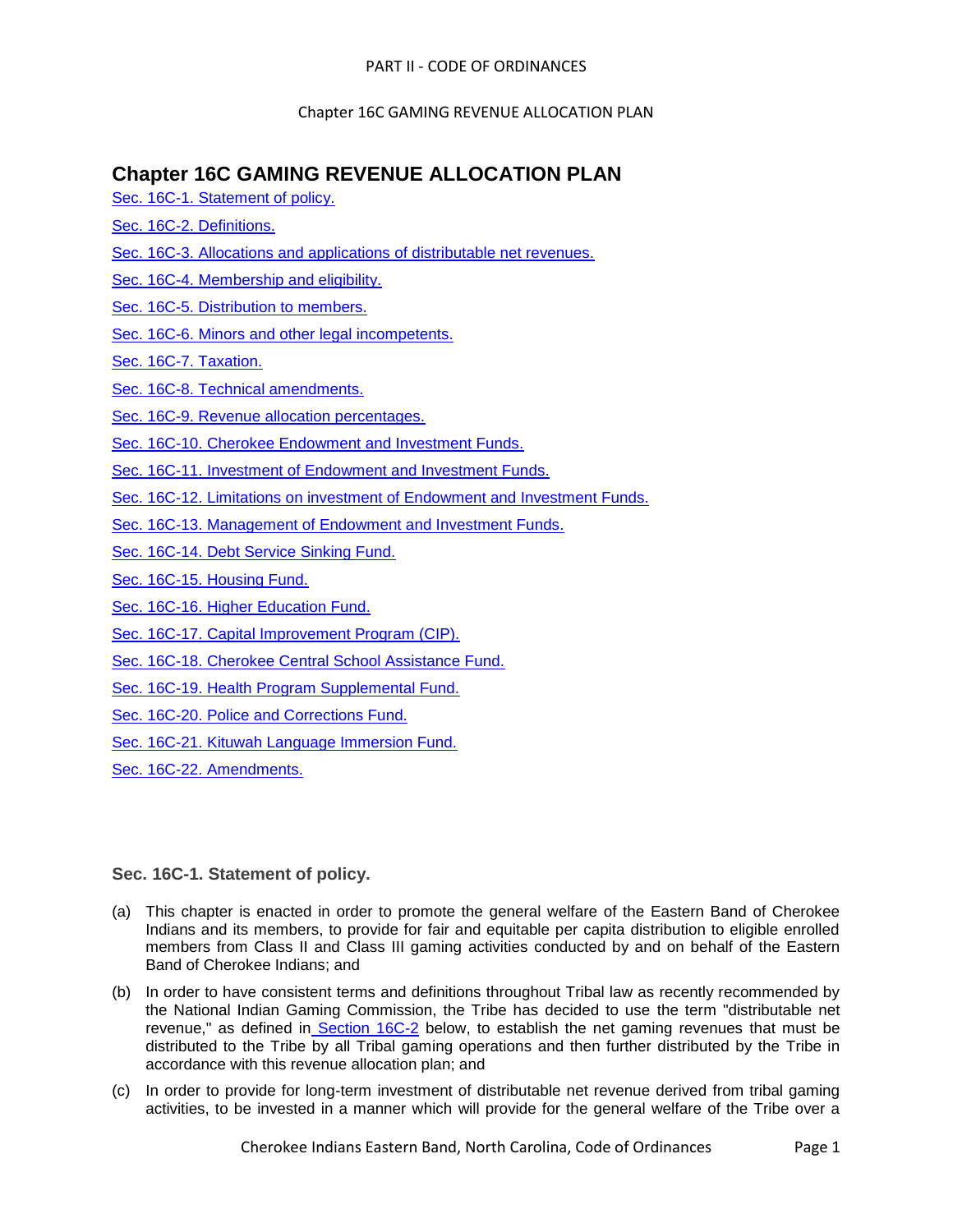#### Chapter 16C GAMING REVENUE ALLOCATION PLAN

period of time longer than is presently provided in the Tribe's Gaming Compact with the State of North Carolina; and

- (d) In order to provide for an allocation of specified amounts to the Tribe's general fund, to be used in the current operating budget of the Tribe in each fiscal year; and
- (e) To provide funding for retirement of debt associated with Tribal gaming facilities, schools, and other facilities, the development of housing and infrastructure of the Tribe, and for the other purposes supporting the general welfare of the Tribe and its members as set forth in this chapter.

(Ord. No. 888, 10-13-2005; Ord. No. 457, 9-12-2006; Ord. No. 481, 10-3-2008; Ord. No. 873, 9-18- 2009)

#### <span id="page-1-0"></span>**Sec. 16C-2. Definitions.**

For purposes of this chapter:

*Act* shall mean the Indian Gaming Regulatory Act, Pub. L. 100-497, 25 U.S.C. 2701 et seq.

*BIA* shall mean the Bureau of Indian Affairs, or the official of such agency with the duty or assigned authority to act in behalf of the agency.

*Capital improvement program (CIP)* shall mean the program established to provide funding for ongoing capital improvements of Tribal operations and programs.

*Cherokee Central Schools Assistance Fund* shall mean that fund established to provide funding to implement the Cherokee Central Schools Strategic Plan and the Facility Master Plan.

*Cherokee Central School Board* shall mean those officials elected to carry out the policies and procedures for the Cherokee Central School System.

*Debt service sinking fund* shall mean the fund established for the purposes set forth in [Section 16C-](../level2/PTIICOOR_CH16CGAREALPL.docx#PTIICOOR_CH16CGAREALPL_S16C-14DESESIFU)[14.](../level2/PTIICOOR_CH16CGAREALPL.docx#PTIICOOR_CH16CGAREALPL_S16C-14DESESIFU)

*Distributable net revenue* shall mean all revenue distributed to the Tribe by a gaming operation, which shall be calculated as follows: gross revenue of the gaming operation less (1) prizes and operating expenses, (2) payments owed to a management contractor, (3) debt service payments (including without limitation principal, interest, and related fees, costs, and expenses), and (4) contributions to duly authorized capital/expansion reserve funds. Distributable net revenue shall include surplus regulatory funds distributed to the Tribe by the Tribal Gaming Commission.

*Eligibility for disbursement* shall apply to any person who is enrolled as of September 30, 1997, March 31, 1998, and each subsequent disbursement date thereafter with the Tribe, provided that person is enrolled no less than 60 days preceding a scheduled disbursement and meets all requirements of this chapter.

*Endowment and Investment Funds* shall mean the trust funds established pursuant to this chapter to administer funds allocated for investment and appreciation for the long-term benefit of the Tribe and its members.

*External investments* shall mean investments that may be made by the Minors Trust Fund, Debt Service Sinking Fund and the Endowment and Investment Funds which must be made under the Prudent Investor Rule, in accordance with the investments permitted to be made by such funds in this chapter, as amended or supplemented from time to time.

*Equivalent degree* shall mean a high school diploma, GED, degree from a vocational or technical college, or other appropriate educational institution as determined by the Tribe.

*Higher education* shall mean college, graduate, or professional school. Higher education shall not mean secondary school.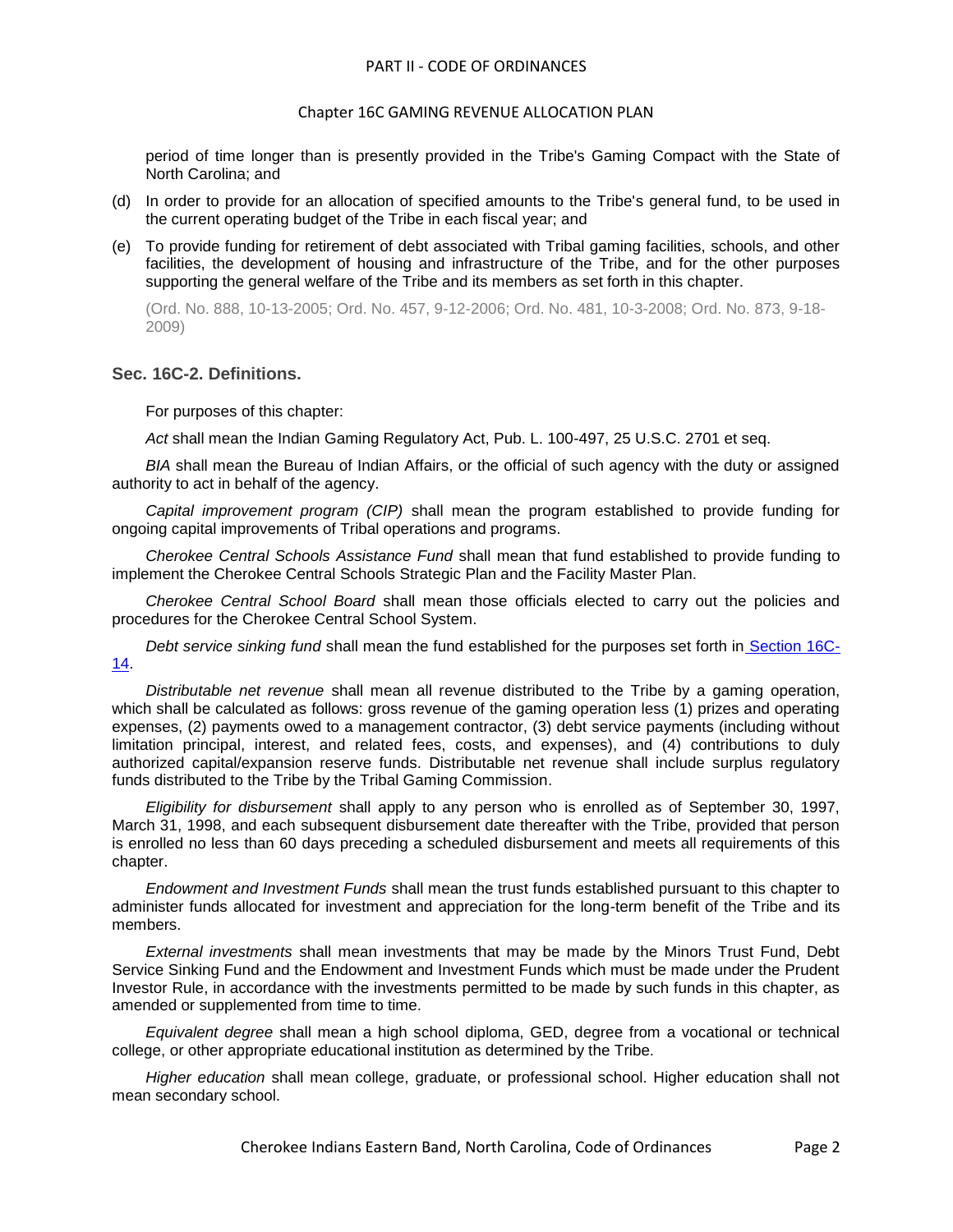#### Chapter 16C GAMING REVENUE ALLOCATION PLAN

*Higher education funding program* shall mean those funds established to provide funds to benefit enrolled members who attend institutions of higher education.

*Housing Fund* shall mean the fund created for the purpose of providing funds to assist in housing development as permitted to be made by this chapter, as amended or supplemented from time to time.

*Interim Distribution Fund* shall mean a fund into which 50 percent of distributable net revenue is deposited monthly by Tribal Management and from which funds are distributed as per capita payments to competent adult members on a semi-annual basis and into the Minors Trust Fund semi-annually for minor and other legally incompetent members. This Fund shall be invested only in U.S. Treasury bills, other U.S. Government obligations or collateralized bank certificates of deposits. Only one type of instrument shall be used during the accrual period and the type of investment used will be determined by interest rate predictions within the accrual period. The obligations shall have a maturity date of no later than November 15 and May 15. The instrument used during each period shall be approved by the Investment Committee and the Tribal Budget and Finance Office by September 1 and March 1.

*Internal investments* shall mean investments that are made by allocation or distribution of funds through the Tribal budget process.

*Manager* shall mean that person or institution retained by the Tribe to manage and oversee the investments of the Minors Trust Fund.

*Members* shall mean those persons who are duly recognized as enrolled members of the Eastern Band of Cherokee Indians by the Tribe.

*Minor* shall mean a member who has not yet reached the age of 18 years.

*Minor Trust Fund* shall mean a fund created by the Tribe pursuant to [Section 16C-6](../level2/PTIICOOR_CH16CGAREALPL.docx#PTIICOOR_CH16CGAREALPL_S16C-6MIOTLEIN) to receive a portion of the distributable net revenue for and on behalf of enrolled minor and incompetent members of the Tribe.

*Revenue allocation plan* shall mean this [Chapter 16C](../level2/PTIICOOR_CH16CGAREALPL.docx#PTIICOOR_CH16CGAREALPL) of the Cherokee Code.

*State* shall mean the State of North Carolina.

*Tribal Council* shall mean the legislative body of the Eastern Band of Cherokee Indians.

*Tribal Court* shall mean the Cherokee Court established pursuant to Article 7 of the Cherokee Code.

*Tribal Entity* shall mean only Qualla Housing Authority, Cherokee Boys Club, the Tribal Casino Gaming Enterprise, the Tribal Bingo Enterprise, the Cherokee Indian Hospital Authority and the Eastern Band of Cherokee Indians Community Development Corporation (Sequoyah Fund).

*Tribal management* shall mean the Executive Committee and the Tribal Finance Officer, who shall be jointly responsible for verifying the calculation of distributable net revenue on a monthly basis for purposes of this chapter and for making monthly deposits of such distributable net revenue into the appropriate accounts or funds under this chapter.

*Tribal shares* is defined as: Total Shares = 12 months/12 shares of the competent adult + 12 months/12 shares minors  $+ x$  months per deceased members (as defined in section  $16C-5(b)/12$  shares).

*Tribe* shall mean the Eastern Band of Cherokee Indians. It does not mean individual members of the Tribe.

(Ord. No. 888, 10-13-2005; Ord. No. 457, 9-12-2006; Ord. No. 481, 10-3-2008; Ord. No. 873, 9-18- 2009)

### <span id="page-2-0"></span>**Sec. 16C-3. Allocations and applications of distributable net revenues.**

In order to provide for the general welfare of the Tribe and its members, the Tribal Council shall review the income and expenses of Tribal gaming operations each year and after due consideration of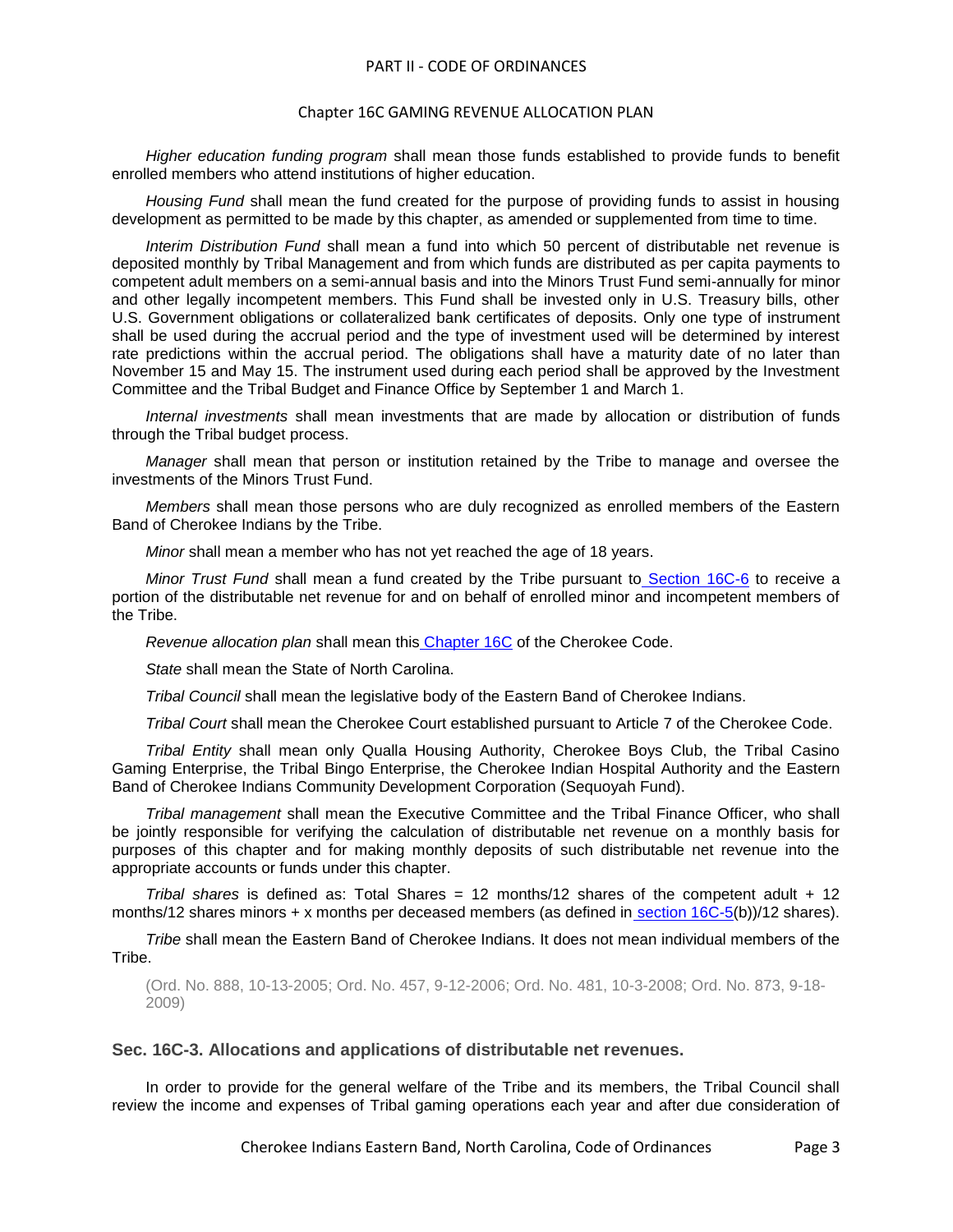## Chapter 16C GAMING REVENUE ALLOCATION PLAN

the need to fund Tribal government operations and programs, shall determine the overall needs of the Tribe and its members as well as the need to promote Tribal economic development and shall then adopt a budget which will include the amount provided for allocation of available gaming funds. This budget shall include a determination of what amount shall be provided for Tribal purposes pursuant to the Indian Gaming Regulatory Act (Act). The budget shall first provide for distribution of 50 percent of distributable net revenue to Tribal members under this chapter. The remaining 50 percent of distributable net revenue shall be allocated for distribution to support Tribal government operations, enterprises or programs; provide for general welfare of the Tribe and its members; promote Tribal economic development; donate to charitable organizations; or fund operations of local government agencies; all as the Tribal Council may deem necessary or appropriate, subject to the provisions of the various funds established in this chapter.

(Ord. No. 888, 10-13-2005; Ord. No. 457, 9-12-2006; Ord. No. 481, 10-3-2008; Ord. No. 873, 9-18- 2009)

# <span id="page-3-0"></span>**Sec. 16C-4. Membership and eligibility.**

- (a) *Membership requirements.* Those members, including minors and other legal incompetents, who are recognized by the Tribe as duly enrolled, and who do not fall within the specific exemptions listed in paragraph (b) below, shall be eligible for semi-annual allocations in the Minors Trust Fund and/or per capita payments.
- (b) *Ineligible members.* The following are not eligible to receive per capita distributions:
	- (1) A former member of the Eastern Band of Cherokee Indians who has been formally and officially disenrolled by the Eastern Band of Cherokee Indians. Any person, who has been disenrolled by the Eastern Band of Cherokee Indians based on false or misleading representations in the enrollment application process, or on the knowing acceptance of financial benefits of membership in any other Indian Tribe, shall be liable in Tribal Court for repayment of all funds received from the Eastern Band of Cherokee Indians.
	- (2) A member of the Eastern Band of Cherokee Indians who has been convicted of theft, embezzlement, or any other crime involving unlawful taking of money or property from any gaming operation of the Eastern Band of Cherokee Indians shall be subject to a civil penalty to be established by the Cherokee Gaming Commission under its hearing procedures set forth in Article VI of the Tribal Gaming Ordinance. That civil penalty shall not be less than 100 percent, or more than 200 percent, of the amount determined by the Gaming Commission to have been taken by the member. The amount of the civil penalty shall be collected by garnishment from each per capita check as a debt to the Tribe until the amount is paid in full. The member shall not receive any per capita payment until the full amount of the penalty has been collected.
	- (3) An enrolled member of the Eastern Band who for religious or other reasons has voluntarily signed a waiver of his or her per capita distribution shall not be eligible to receive any per capita payment during the period such a waiver remains on file with the Tribal Enrollment Office. Such a waiver may be revoked, but the revocation shall only be effective as to future per capita payments distributed 60 days or more after written revocation of the waiver is received by the Tribal Enrollment Office.
- (c) *Applications, written determination of eligibility.* Applications for a finding of eligibility may be made at any time and shall be submitted in such form and manner as the Enrollment Office may reasonably require. In order to provide for the orderly review and consideration, applications submitted within less than 60 days of a scheduled distribution date shall not be eligible for distribution until the next scheduled distribution. Only names of the newly enrolled members for the current year shall be published in the Cherokee One Feather no later than 15 days following the aforementioned dates. Any applicant found not to be eligible shall be provided with a written determination of the basis for the denial by the Enrollment Office.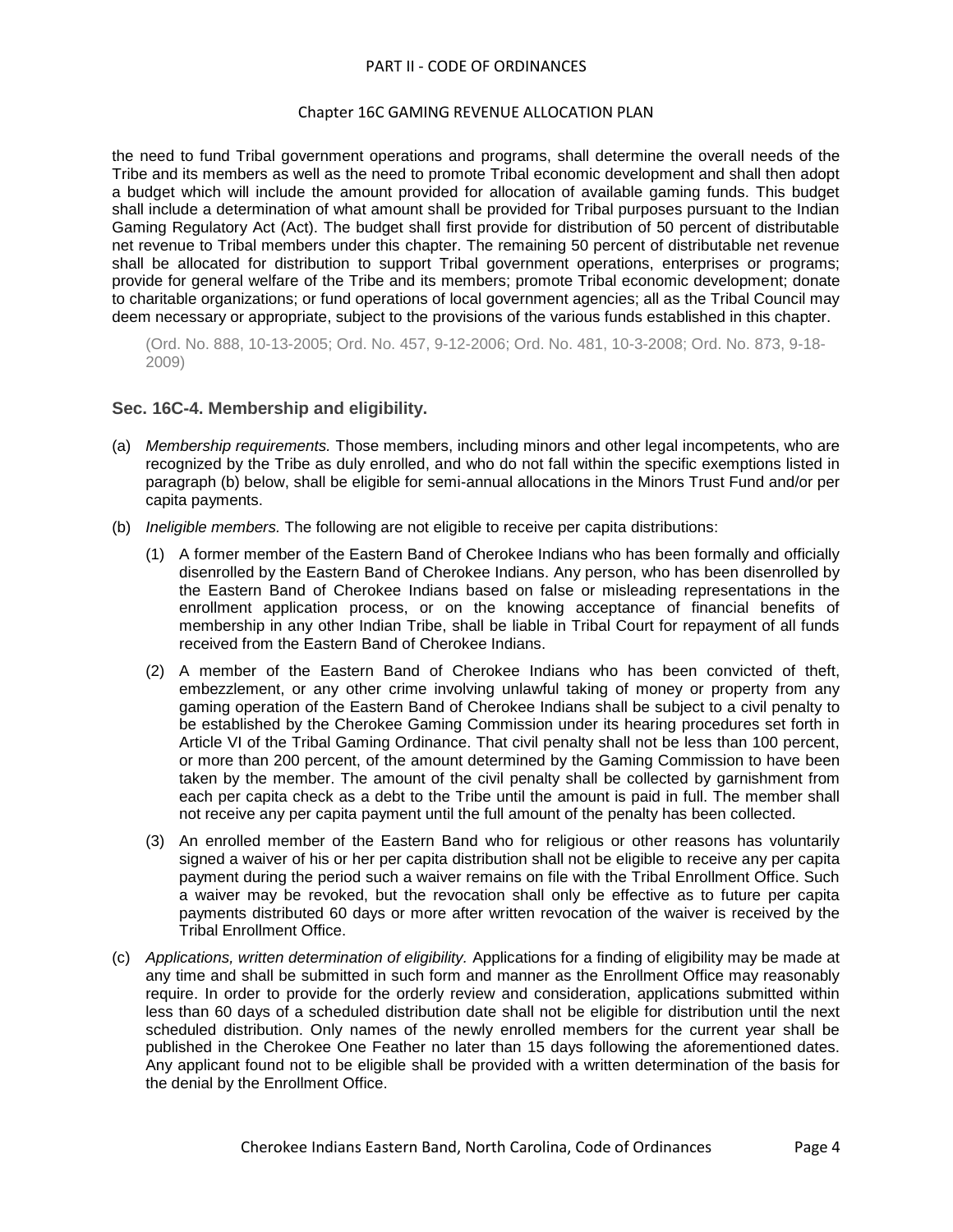#### Chapter 16C GAMING REVENUE ALLOCATION PLAN

- (d) *Appeal of findings.* Any person who believes that the Enrollment Office has made an erroneous determination regarding their own membership may appeal that finding in accordance with the Tribal Enrollment Ordinance, [Chapter 49](../level2/PTIICOOR_CH49EN.docx#PTIICOOR_CH49EN) of this Code. The Enrollment Officer shall offer such evidence and testimony as may be appropriate to justify the finding of ineligibility.
- (e) *Time limit for claiming distribution or requesting reissuance of a distributed per capita check.*
	- (1) A member who is eligible for, but did not receive, any distribution made before December 31, 1998, shall file a written request with the Finance Office on or before December 31, 1999.
	- (2) Except as otherwise provided in this Section, a member who is eligible for, but does not receive, a per capita distribution, or who received a distribution but for any reason required the per capita check to be re-issued must make a written request to the Budget and Finance Office within 60 days of the distribution. The date of distribution is the date on which the Budget and Finance Office makes its bulk mailing of per capita checks to members of the Tribe.
	- (3) In circumstances where a deceased member is eligible for but does not receive a per capita distribution, the authorized representative of the deceased member's estate must make a written request to the Budget and Finance Office for the distribution within one year of the deceased member's death. This Subsection does not apply to funds held for the benefit of a minor or incompetent enrolled member in the Minors Trust Fund (see  $\S 16C-6(e)$ ).
	- (4) Upon failure to make a request in writing within the time provided in this Section, the member's entitlement to the missed distribution shall expire. Any unclaimed funds held in reserve for such claims shall be distributed to all eligible members at the next per capita distribution.
	- (5) *Infant payments missed.* The 60 day time limit expressed in this Subsection does not apply to certain persons who were enrolled as members of the Tribe as infants but who were legally adopted as infants. To claim missed per capita distributions, these persons must submit a resolution to Tribal Council requesting a hearing on the matter and must:
		- (A) Have been enrolled as a member while an infant.
		- (B) Be living and eligible to receive per capita distributions;
		- (C) Provide the same personal information to the Tribe that is required of all other recipients of per capita distributions;
		- (D) Prove that they were adopted as infants;
		- (E) Prove that they have lived their entire lives until they made the claim in a place sufficiently removed from the Qualla Boundary to preclude their contact with or knowledge of the Tribe; and
		- (F) Prove that they were unaware of their membership in the Tribe, of their eligibility to receive distributions, and the time limit for claiming them.

If an adopted member satisfies these requirements to Council's satisfaction at the hearing, the Tribal Council may declare the person eligible to receive per capita distributions and may direct payment to that person. In these cases, the person may receive their share of distributions made since the person attained 18 years of age. However, the person shall not receive more than \$50,000 in unclaimed distributions. The Tribe shall not pay any more than the principal amount determined by the Tribe to be due and is not liable to pay interest or any other enhancements to the principal amount.

(f) *Member must provide accurate information.* Distributions are made based on the official Tribal membership roll provided by the Enrollment Office to the Budget and Finance Office. Each enrolled member is responsible for providing to the Enrollment Office complete and accurate personal information including, but not limited to, name, mailing address and social security number, in a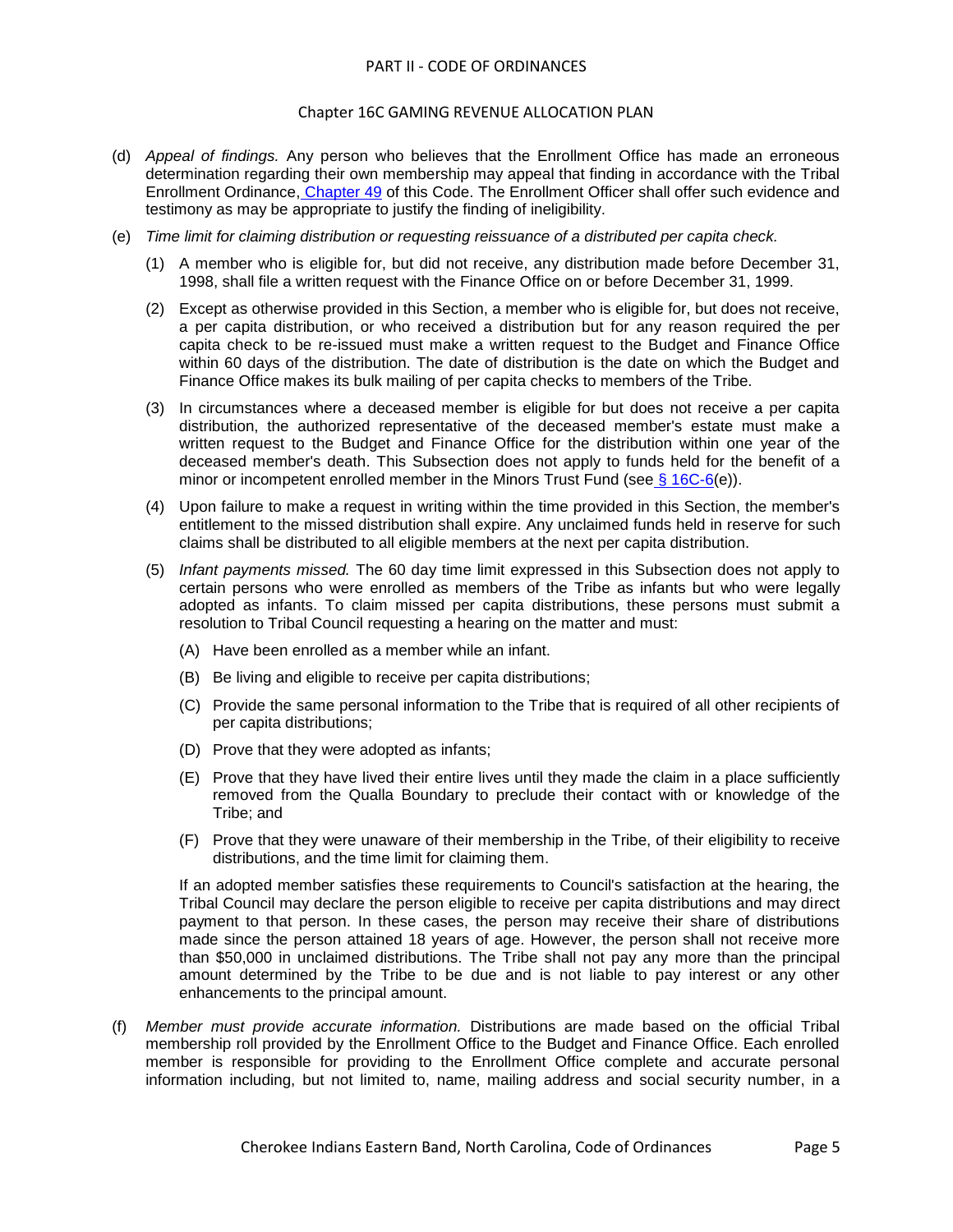writing they have prepared. The member must keep that information current. The Tribe is not liable for a member's failure to provide the information in the manner required.

(Ord. No. 888, 10-13-2005; Ord. No. 457, 9-12-2006; Ord. No. 952, 10-8-07; Ord. No. 402, 8-25- 2008; Ord. No. 481, 10-3-2008; Ord. No. 873, 9-18-2009; Ord. No. 400, 10-12-2010)

#### <span id="page-5-0"></span>**Sec. 16C-5. Distribution to members.**

- (a) *Semi-annual distribution.* Per capita payments shall be made two times each year to all competent adult members eligible for the distribution as set forth in [section 16C-4.](../level2/PTIICOOR_CH16CGAREALPL.docx#PTIICOOR_CH16CGAREALPL_S16C-4MEEL) Likewise, an appropriate share shall be set aside twice each year in the Minors Trust Fund on behalf of minor and incompetent members.
- (b) *Distribution for deceased members.* Eligible members as defined under [section 16C-4](../level2/PTIICOOR_CH16CGAREALPL.docx#PTIICOOR_CH16CGAREALPL_S16C-4MEEL) who have passed away prior to the date of any scheduled disbursement shall be eligible to receive a pro rata share of the proposed disbursement for each and every month during the calculation period that they were alive. The Tribal Finance Office shall disburse any and all funds of the deceased Tribal member to the authorized, or court appointed, administrator for the deceased's estate.
- (c) *Distribution to handicapped members.* Eligible minors who have a severe handicap or terminal illness may request early distribution of per capita payments through their parent or guardian in accordance with [section 16C-6\(](../level2/PTIICOOR_CH16CGAREALPL.docx#PTIICOOR_CH16CGAREALPL_S16C-6MIOTLEIN)c)(3).
- (d) *Garnishment.* Except as specifically set forth in this section, the per capita disbursements to which each Tribal member is entitled are absolutely exempt from creditors and shall not be garnished, attached, or paid to any other person or entity, including the Tribal Court. Per capita payments may be garnished only as follows:
	- (1) *Garnishment for child support.* A parent, guardian, court-appointed trustee, or other individual or entity, who has provided for the support of any minor Tribal member, may request the courtordered garnishment of any responsible enrolled member's per capita distribution for the support of the minor child. Such a garnishment shall only be effective if it is ordered in compliance with subparagraph (d)(3), below.
	- (2) *Garnishment for debts owed to the Eastern Band of Cherokee Indians.* The Tribe, or a Tribal entity as defined in this Chapter, may administratively garnish a member's per capita payment to reimburse the Tribe or the Tribal entity for any outstanding fees, costs, rent, judgments, user fees, or other charges owed to the Tribe or the Tribal entity. This subsection shall not apply to fees, costs, rent, judgments, user fees, or other charges owed to individual Tribal members except for deceased Tribal member's estates collecting money judgments, which garnishment for such collection shall be allowed. Such a garnishment shall only be effective if it is ordered in compliance with subparagraph (d)(3), below.
	- (3) *Procedure.* Garnishment orders may only be entered if the following minimum due process requirements have been met:
		- (A) Garnishment of per capita is only permitted to enforce a valid, final, and enforceable court order or judgment entered after the defendant was personally served with a summons and complaint, and given an opportunity to be heard in compliance with the law of the jurisdiction granting the judgment.
		- (B) The defendant must be given notice of the request for garnishment, either in the complaint originally served on the defendant or by a motion served on the defendant by first class mail at least ten days prior to hearing on the garnishment motion.
		- (C) A list of garnishments must be received by the Tribal finance office no less than 30 days before a scheduled disbursement.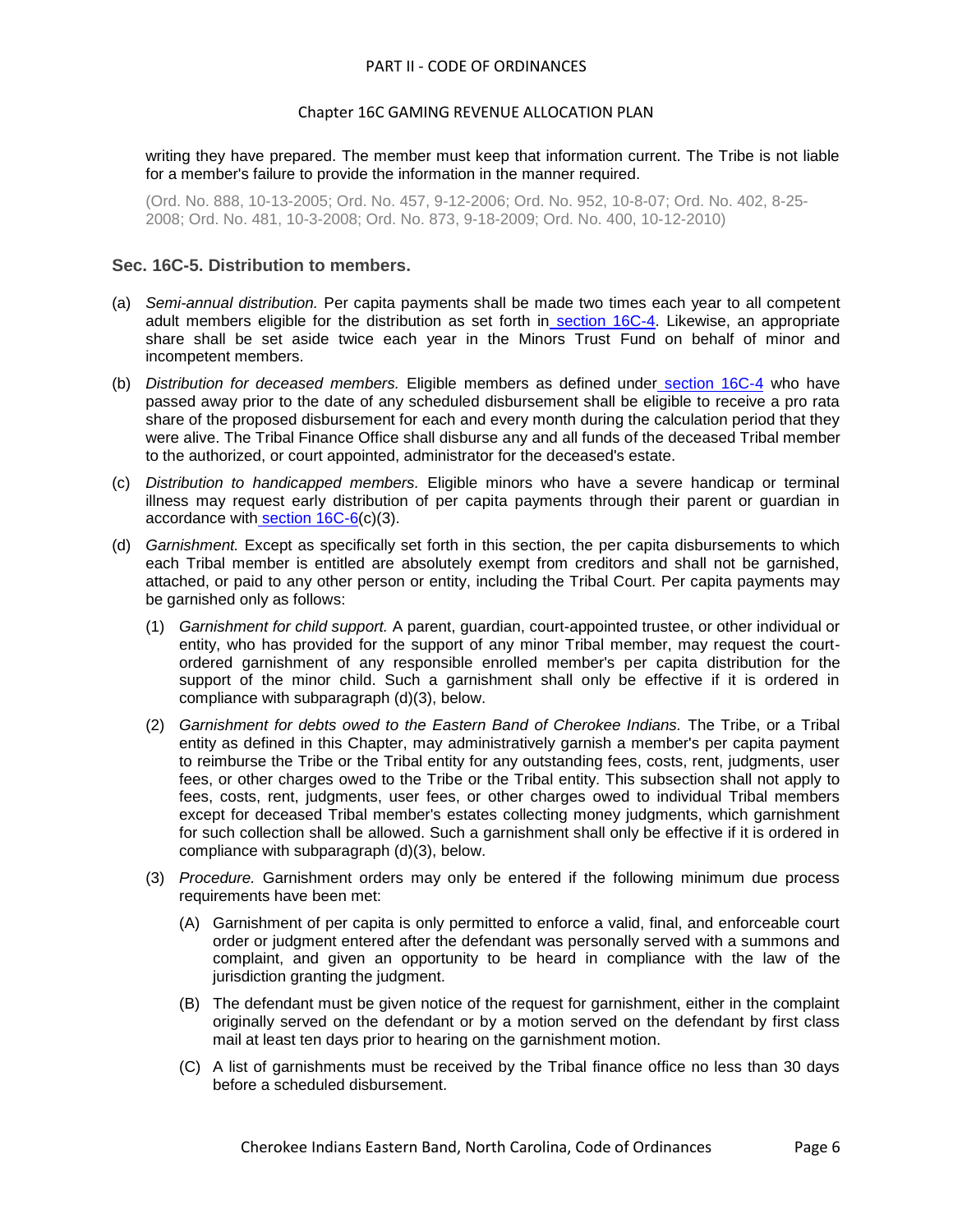- (D) The garnished funds shall be deposited with the Tribal Court for disbursement in accordance with the court order after the time for legal review under subparagraph (d)(4) has passed.
- (E) After these procedures have been followed once, the garnishment order shall remain in effect for subsequent distributions until the debt is paid in full.
- (4) *Legal review.* Funds garnished pursuant to Tribal court order shall be held by the Tribal finance office for a period of ten working days after the per capita disbursement. Upon a request within those ten days by a member whose per capita has been garnished, the office of the attorney general will review the court records to ensure there was compliance with the procedures set forth in this section. Upon discovery of a failure to comply with these procedures, the office of the attorney general will notify the court and the funds shall be held by the court in escrow until the tribal member can be given notice and an opportunity to be heard.
- (e) *Voluntary assignment.* This subsection shall apply only to debts owed to the Tribe or to a Tribal entity listed in [section 16C-2.](../level2/PTIICOOR_CH16CGAREALPL.docx#PTIICOOR_CH16CGAREALPL_S16C-2DE) A member who owes an obligation to the Tribe or a Tribal entity may enter into a voluntary assignment agreement for all or part of the amount of the scheduled disbursement, subject to the following limitations:
	- (1) The Office of the Attorney General shall develop a voluntary assignment agreement form. Voluntary assignments shall not be enforced unless they are completed on the proper form, notarized, and filed with the Tribal Finance Office at least 60 days prior to a scheduled per capita disbursement.
	- (2) A fee of \$35.00 per voluntary assignment will be charged to the member requesting the assignment to defer the costs of administering the assignment by the Tribal Finance Office.
	- (3) A voluntary assignment may cover past and/or future obligations owed by the member to the Tribe or Tribal Entity. A single assignment may obligate multiple per capita distributions, such as to ensure repayment on a monthly basis of a tribally guaranteed home mortgage loan, however a separate fee shall be administered for each per capita distribution.
	- (4) Voluntary assignments, unless they expressly state otherwise, convey to the Tribe all present and future right, title and interest in per capita distributions; they shall remain in effect and are irrevocable until the debt for which the assignment is made is paid in full.
	- (5) A Tribal member who receives a Tribal guarantee of a loan to purchase, refinance, construct or improve a home under a loan guarantee program approved by the Tribal Council may assign his or her per capita in advance to the Tribal division, program or entity charted with administering the guarantee program, or have his/her per capita garnished by the Tribe or Tribal Entity under subsection (d), for repayment of the debt owed to the Tribe or the lender, maker, holder, successor or assign of the mortgage.
- (f) *Priorities.* In the event there are multiple garnishments or assignments against a member, priority for disbursement of funds shall be as follows:
	- (1) Garnishment under subsection (d) for child support;
	- (2) Garnishment under subsection (d) for debts to the Tribe or a Tribal Entity; and
	- (3) Assignments under subsection (e) for debts to the Tribe or a Tribal Entity.

Within each category above, priority shall be determined by the date of the garnishment order or the grant of the assignment.

(g) *Limitation on garnishment.* Except as specifically set forth in subsections (d) and (e) of this section, the per capita disbursements to which each Tribal member is entitled are absolutely exempt from creditors and shall not be garnished, attached, or paid to any other person or entity, including the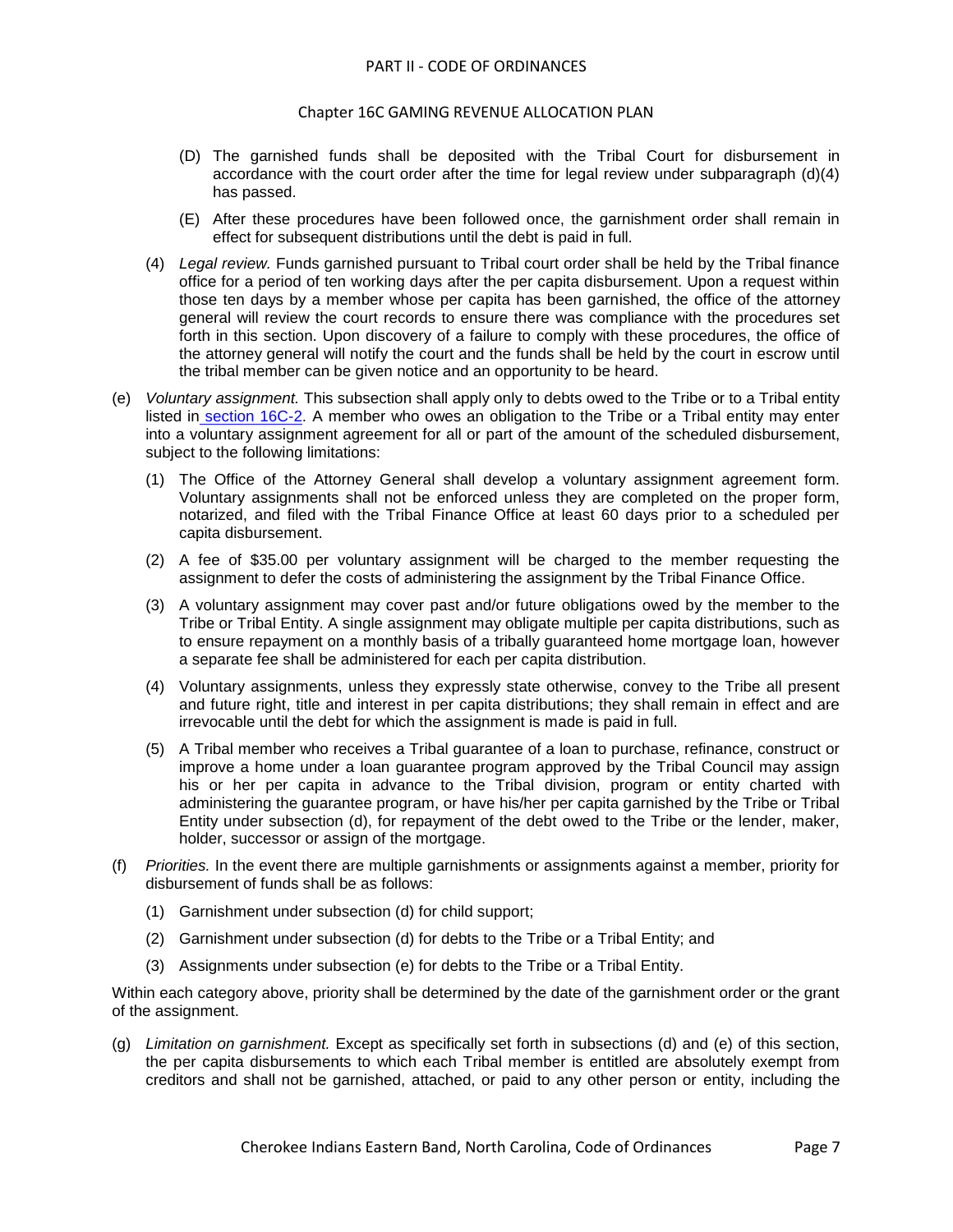## Chapter 16C GAMING REVENUE ALLOCATION PLAN

Tribal Court. Any resolution, ordinance, or code provision which states or implies otherwise is hereby rescinded and shall have no further force or effect.

(h) *Timing for distribution.* Distribution to members shall be made within 75 days of the following:

March 31 and September 30 of each year.

Any scheduled disbursements made in accordance with this Chapter shall be made within 75 days of the above referenced dates. Distributions shall occur only on regular business days. The Finance Office shall calculate and disburse per capita to eligible members no later than 75 days following the first disbursement closure date and again at the close of the fiscal year. In calculating disbursement, the Finance Office shall use financial data provided by the TBE and TCGE operations for the first semiannual disbursement and the second semi-annual disbursement, which shall be reconciled to a certified audit. Tribal Management shall make appropriate allocations and transfers and insure that per capita distributions are made no later than 75 days after the end of the first disbursement closure date and again at the end of the fiscal year.

- (i) *Certified roll of eligible members.* The Tribal Enrollment Office shall deliver to Tribal Management a current certified roll of all members eligible under this Chapter, and in accordance with the Tribal Enrollment Ordinance, as of March 31 and a second certified roll as of September 30 of each disbursement year. Said certification shall be submitted to the Finance Office no later than 15 days following the aforementioned dates. Only names of the newly enrolled members for the current year shall be published in the Cherokee One Feather no later than 15 days following the aforementioned dates.
- (j) *Percentage of distributable net revenue.* The percentage of the distributable net revenue available for distribution to each competent adult member under this Chapter shall be determined by applying the following formula: An amount shall be added which is the sum of Total Shares. Total Shares is defined as: Total Shares = 12 months/12 shares of the competent adult  $+$  12 months/12 shares minors + x months per deceased members (as defined in section  $16C-5(b)/12$  shares. Total shares shall then be divided into 50 percent of distributable net revenue to equal the distribution per share. The distribution per share shall be multiplied by the total shares distributable to competent adult members, minors, and deceased members which shall equal no more than the Minors Trust Fund and/or per capita distribution which is required pursuant to this Chapter. Anyone not on the certified roll for the semi-annual distribution shall have no right to any past Minors Trust Fund and/or per capita distributions. This requirement shall become effective on the date of ratification of the ordinance from which this Article derives.
- (k) *Balance of funds.* The balance of the funds after calculation of the amount to be distributed to competent adult members as set forth in [section 16C-5](../level2/PTIICOOR_CH16CGAREALPL.docx#PTIICOOR_CH16CGAREALPL_S16C-5DIME) shall be transferred to the fund for the benefit of enrolled minor and incompetent adult members, to be allocated as set forth in [section 16C-6](../level2/PTIICOOR_CH16CGAREALPL.docx#PTIICOOR_CH16CGAREALPL_S16C-6MIOTLEIN)
- (l) *Improper assignments and garnishments.* No per capita assignment or garnishment, except for child support or debts to the Tribe, should have been accepted by the Cherokee Court of Indian Offenses after the ratification of Ordinance No. 528 (1999) on April 14, 1999. The court improperly accepted assignments and garnishments after that date, and those assignments and garnishments are void and unenforceable by operation of law. Because members of the Tribe and the public have relied in good faith on the court's improper action, however, the Tribal Council has determined that those improper assignments and garnishments will be partially honored on a one-time basis using the following procedure:
	- (1) The remedy provided in this subsection shall apply only to garnishments ordered by the court after April 14, 1999, and filed with the court on or before November 29, 1999. Valid garnishments or assignments of per capita ordered by the court before April 14, 1999 shall remain enforceable until paid in full. No garnishment or assignment of per capita filed after November 29, 1999 shall be valid or enforceable in any way, unless it is for child support or a debt to the Tribal government or a Tribal Entity.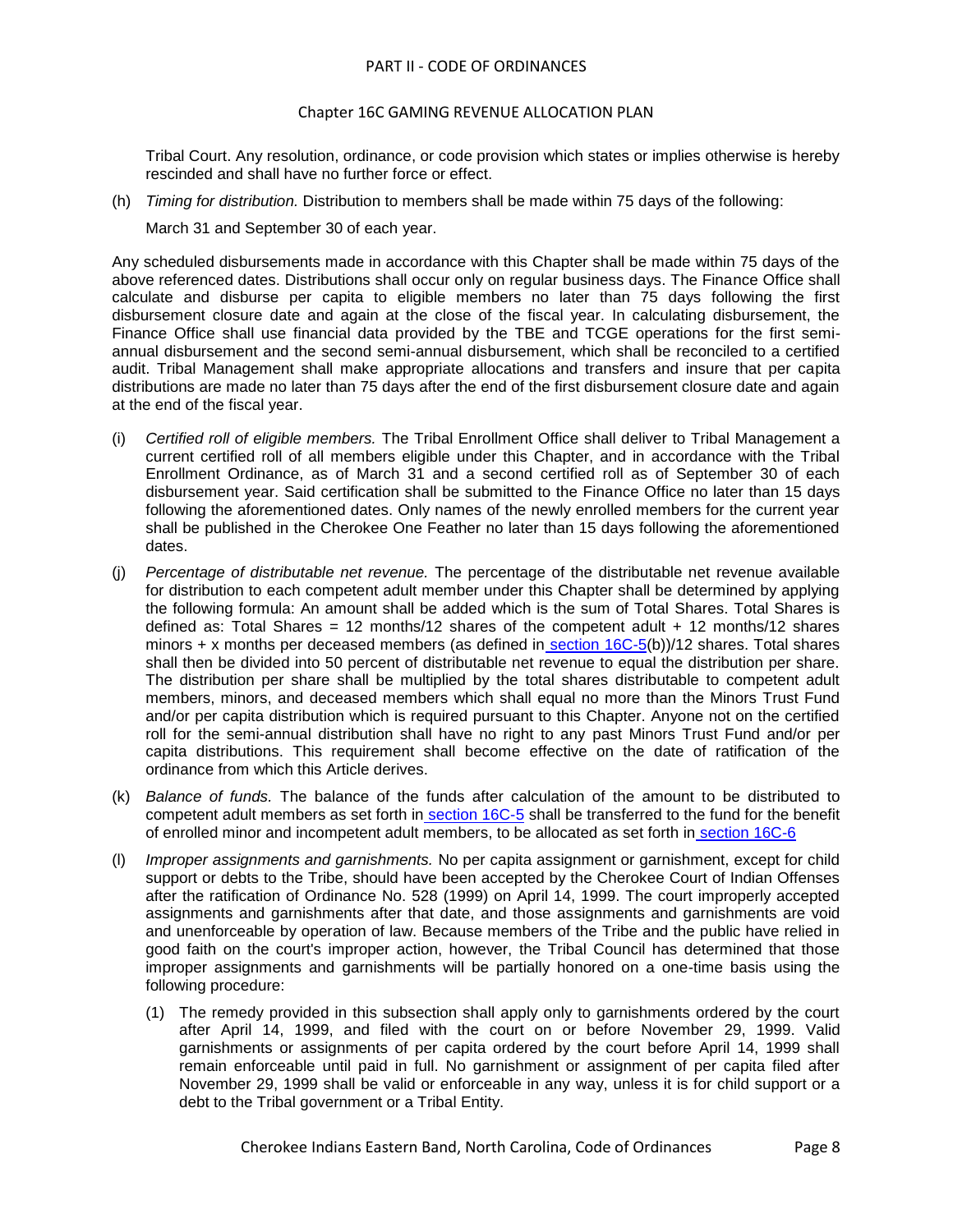- (2) Garnishments for child support or tribal debts, and other garnishments ordered prior to April 14, 1999, shall be released to the court after the ten-day legal review period provided in subsection (d)(4) of this section. The Tribal finance office shall freeze all other funds subject to court garnishments or assignments pending hearing.
- (3) The garnishments or assignments subject to a hearing under this subsection shall be paid only in the amount of the principal loan or debt, plus interest at a rate of 24 percent per annum (two percent per month) from the date of the loan through November 30, 1999.
- (4) The Tribal Court shall conduct a hearing on each garnishment or assignment. The clerk of court shall give the debtor and creditor notice by personal service or mail at least 30 days prior to the hearing. The hearing shall be held before a judge or magistrate whose name does not appear on the original garnishment order.
- (5) At the hearing, the creditor shall have the burden of proving, by clear and convincing evidence, the principal amount of the loan or debt on which the garnishment or assignment was based. The debtor shall have the right to raise defenses at the hearing. If the creditor fails to meet that burden of proof, then the judge or magistrate shall enter an order that the creditor receive nothing.
- (6) At the conclusion of each hearing, the judge or magistrate shall enter an order, signed in person by that judge or magistrate, stating:
	- (A) The principal amount of the loan or debt, if proven; and
	- (B) The amount of interest accrued at two percent per month from the date of the loan through November 30, 1999.

In no event shall the amount ordered by the court exceed the amount of the original assignment or garnishment order.

- (7) Upon receipt of the order described in subparagraph (l)(6) from the court, the finance office shall release the funds so ordered to the clerk of court for distribution to the creditor. Any balance remaining, after hearings and orders on all garnishments allegedly executed by a tribal member, shall be released to the tribal member.
- (8) Orders entered pursuant to this section shall remain in effect until the allowed amount is paid in full.
- (9) This subsection shall not affect the validity of garnishments for child support or Tribal debts, the validity of garnishments ordered by the court before April 14, 1999, or the validity of voluntary assignments properly filed with the finance office under former subsection (e). All such garnishments and assignments have priority over the orders entered under this subsection.
- (10) This subsection is not intended to affect the contractual rights of any creditor. It is intended to provide a partial remedy for creditors whose garnishments or assignments are otherwise void and unenforceable by operation of law. For any alleged claim that remains unsatisfied after the hearing, the creditor may file a separate civil action against the debtor in the Tribal Court and pursue the judgment collection procedures provided by [Chapter 25,](../level2/PTIICOOR_CH25JUCO.docx#PTIICOOR_CH25JUCO) which do not include garnishment or assignment of per capita.
- (11) The clerk of court shall prepare a budget amendment providing for the return of all filing fees charged to creditors for garnishments or assignments ordered after April 14, 1999 and covered by the hearing procedures of this subsection. Upon approval of that budget, the clerk shall return all such filing fees to the respective creditors. Debtors shall not be required to pay those filing fees.
- (12) The Tribal Court is directed to post the following notice in a prominent location easily visible to the public in the clerk's office at all times: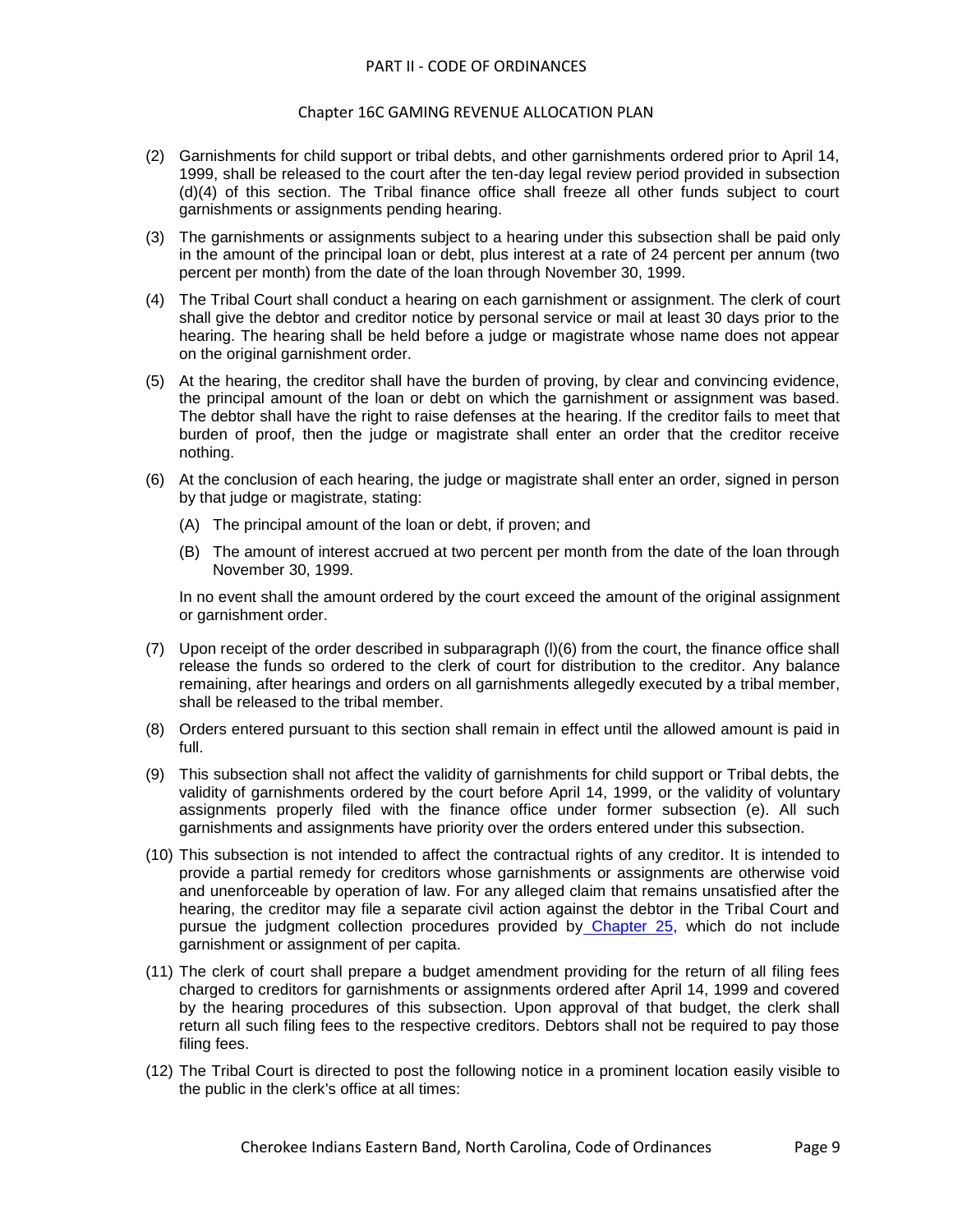#### Chapter 16C GAMING REVENUE ALLOCATION PLAN

NO VOLUNTARY ASSIGNMENTS OR GARNISHMENTS OF PER CAPITA PAYMENTS WILL BE ACCEPTED BY THIS COURT. PER CAPITA PAYMENTS CAN ONLY BE GARNISHED AFTER A JUDGMENT IS ENTERED BY THIS COURT FOR CHILD SUPPORT OR DEBTS OWED TO THE EASTERN BAND OF CHEROKEE INDIANS OR ITS ENTERPRISES.

- (13) Nothing in this Chapter shall be deemed a waiver of the sovereign immunity of the Eastern Band of Cherokee Indians, or its officers, agents, or employees acting in their official capacities. To the extent that any other tribal law may be interpreted as such a waiver of sovereign immunity for any claim or action related to distribution of per capita payments, it is hereby rescinded.
- (m) In connection with a loan transaction or an agreement to repay a debt, the Tribe or a Tribal Entity may create a secured interest in an enrolled member's present and future per capita distributions by having the enrolled member execute a security agreement and financing statement, which may be combined into a single document. The financing statement or combined document is deemed to be properly filed and the security interest perfected when the statement or combined document is maintained in the files of the Budget and Finance Office or the Tribal program or Tribal Entity obtaining the security interest, and the per capita distribution is possessed by the Tribe. A per capita distribution is possessed by the Tribe from the time the funds are received by the Tribe until they have been distributed by check or electronic transfer to the enrolled member.

(Ord. No. 888, 10-13-2005; Ord. No. 457, 9-12-2006; Ord. No. 481, 10-3-2008; Ord. No. 534, 11-4- 2008; Ord. No. 873, 9-18-2009; Ord. No. 118, 5-19-2010; [Ord. No. 479, 5-1-2013](http://newords.municode.com/readordinance.aspx?ordinanceid=599751&datasource=ordbank) )

### <span id="page-9-0"></span>**Sec. 16C-6. Minors and other legal incompetents.**

The interests of minor and legally incompetent members otherwise entitled to receive per capita payments shall be protected as follows:

- (a) *Trust Fund for enrolled minor and incompetent members.*
	- (1) Within 60 days after approval of this section by the Secretary of Interior, the Tribe shall establish a legal trust (hereinafter "the Minors Trust Fund") for the benefit of all minor members and legally incompetent members who shall be eligible for per capita payments.
	- (2) Members of the Investment Committee shall serve as the Trustees of the Minors Trust Fund, provided that there shall be no fewer than three Trustees. The Trustees shall select an institutional Manager and such other advisors as they deem necessary, with suitable expertise and discretion to administer the Minors Trust Fund and invest its assets. The Minors Trust Fund shall be invested in a reasonable and prudent manner so as to protect the principal and seek a reasonable return.
	- (3) The Minors Trust Fund shall be established as a "grantor" trust, under which the Tribe is the grantor and owner of the trust for the benefit of its enrolled minor and incompetent members.
	- (4) The Minors Trust Fund shall comply with all applicable Internal Revenue Code provisions and Internal Revenue Service (IRS) regulations, revenue procedures, revenue rulings, or other guidance in force from time to time, to ensure that amounts contributed to and held in the fund shall not be taxable to the individual enrolled member until they are actually distributed, or made available for distribution pursuant to this section, to the individual enrolled member. The necessary provisions to achieve these goals shall be included in the trust documents.
	- (5) *Contingent Provisions.* To the extent that applicable law and IRS guidance allows the following trust provisions to be included without triggering adverse tax consequences to the individual trust beneficiaries (*e.g.,* taxation prior to actual distribution of the trust funds), the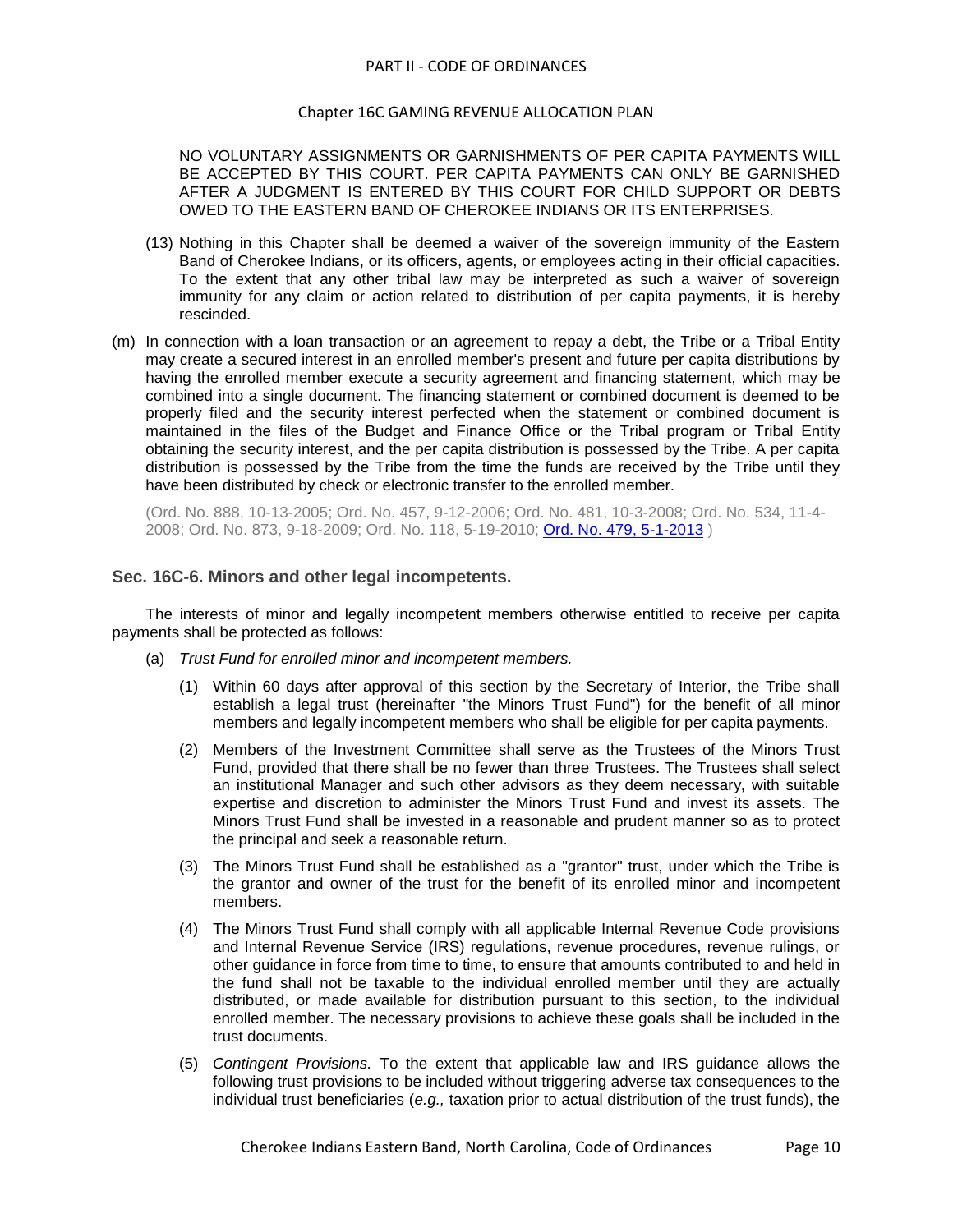following shall be included in, or later added by amendment to, the trust documents. To the extent that the tax consequences of including these provisions is unclear or uncertain under applicable law or IRS guidance, the Trustees of the Minors Trust Fund are authorized to request an IRS private letter ruling and to act in accordance with any IRS guidance received pursuant to such a request.

- (A) Prior to receiving a distribution, an enrolled member who reaches the age of 18 years must submit the following documentation: (1) the original or a certified copy of their high school diploma or GED; (2) if the member has been home schooled, a writing from the state agency in the state in which the member was home schooled indicating that the member has successfully passed the state-wide test accepted by the state for such students. The enrolled member must submit the documentation to the Trustees prior to receiving any funds from the Minors Trust Fund. If the Tribe determines that the diploma, GED or other writing is questionable, the Tribe may require other proof. Proof of completion of a course of studies from a correspondence school is not acceptable; a student or graduate of a correspondence school must also prove that they have successfully passed the same or a similar state-wide test as required in this subsection of home school graduates. Effective April 1, 2011, any minor member will be required to complete the online Manage Your EBCI Money Course and include his/her Certificate of Completion to be entitled to receive any monies. Any minor member, who fails to submit the appropriate information as described above shall not be entitled to any monies held on their behalf in the Minors Trust Fund until (1) the minor member has provided evidence of attaining such a degree and Certificate of Completion for the online Manage Your EBCI Money Course or (2) the minor member reaches the age of 21 years, whichever occurs first. Minor members with learning disabilities or other disabilities may present a certificate of attendance showing that the student has attended a full 12 years of school and that certificate shall be deemed to be an equivalent degree for purposes of this section.
- (b) *Advance distributions for education.*
	- (1) It is the policy of the Tribe to provide the best possible education for enrolled members. It is the Tribe's specific goal in establishing the Minors Trust Fund to help each student fund a college education. It is recognized that some members may encounter extraordinary educational problems preventing them from being able to attend or benefit from college. In those situations, a minor may request an advance distribution to fund other urgent educational needs that cannot be funded by other sources.
	- (2) In general, an advance distribution for educational purposes shall be requested only for attendance at a secondary school, college, graduate or professional school. However, incompetent and minor members with learning or other disabilities shall be eligible to request a distribution for special training or education in academic or non-academic programs or schools for disabled or handicapped students. For purposes of this section, "secondary school" shall mean a private school or boarding school that is a member of the National Association of Independent Schools.
	- (3) In order to request an advance distribution from the Minors Trust Fund for educational purposes, a written request must be submitted by the parent or legal guardian, or in the case of a member who has attained age 18 without graduating from high school, by the member, to the Trustees. The funds requested may not exceed the cost of tuition, program fees, miscellaneous fees, room, board, books and equipment.
	- (4) Any advance distribution for education shall be disbursed jointly to the parent/legal guardian (or member, age 18—21) and the school, program or other institution providing the educational services.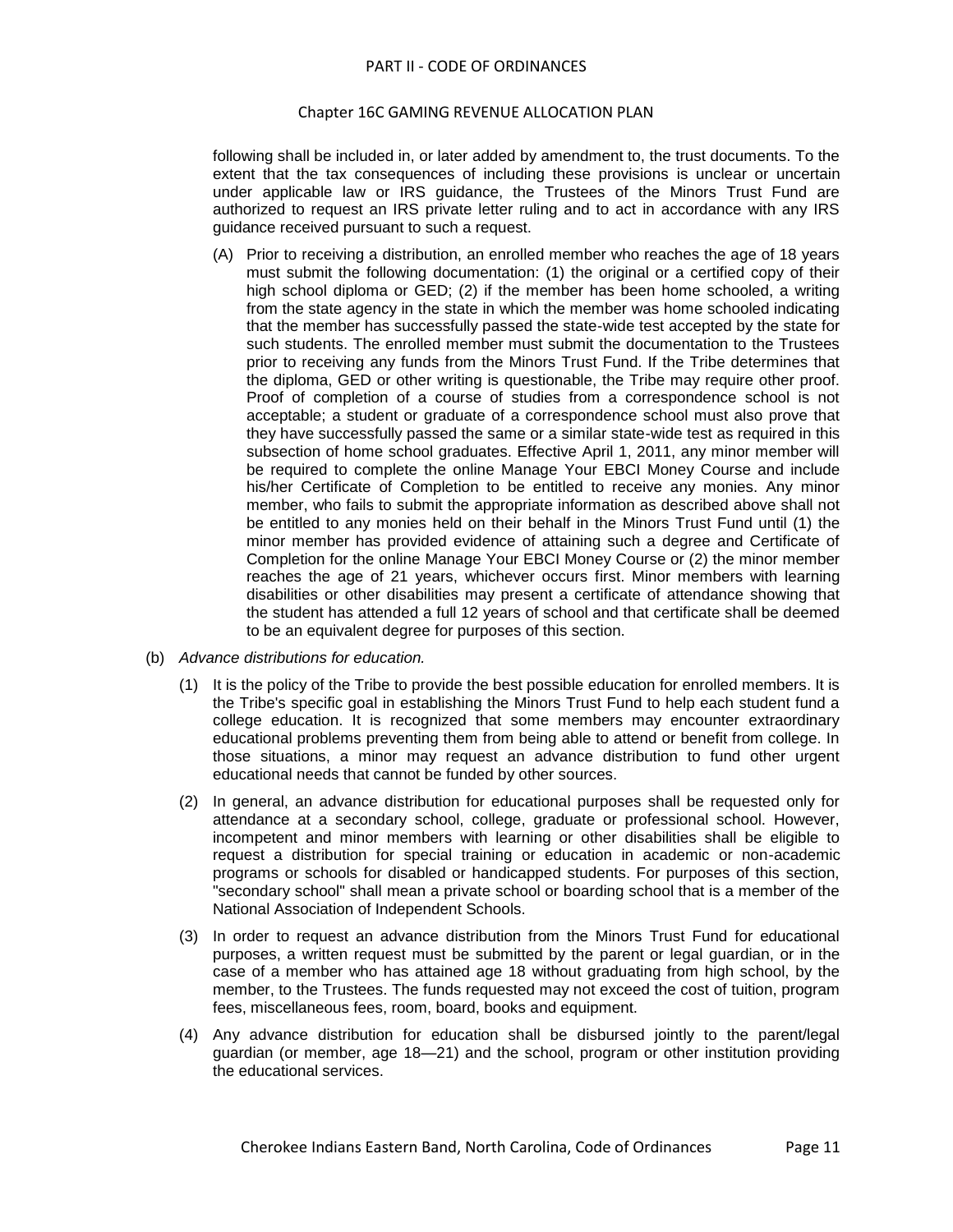- (5) If such a request is granted, the amount disbursed shall not exceed the proportional share of the Minors Trust Fund allocated to the requesting beneficiary at the time of the request. The Tribe may require that the amount disbursed be paid directly from the Tribe to the educational institution or vendor and/or that a receipt be provided from the educational institution or vendor after payment.
- (c) *Advance distributions to minors and incompetents for health care.*
	- (1) It is the policy of the Tribe to make funds in the Minors Trust Fund available for the benefit of minor members' unmet health care needs. In the event of unmet health care needs, a minor may request an advance distribution of his share of the trust to fund actions and services that fulfill urgent medical needs, but only when such needs cannot be met from other available personal, Tribal or other public sources.
	- (2) In order to request an advance distribution for unmet health needs, a written request must be submitted by the parent or legal guardian to the Trustees. The request must include sufficient, current written information about the specific treatment or unmet health need for which the advance distribution will be used. Whether the documentation is sufficient and current shall be determined by the Trustees. The funds requested may not exceed the cost of necessary medical or dental treatment that cannot be met from other available personal, Tribal or other public sources.
	- (3) In addition, a parent or legal guardian may request early disbursement of trust funds for a severely handicapped or terminally ill minor who is not likely to reach the age of 18 years. Such a request must be supported by specific documentation by both educational and medical personnel to support the representation of either the severity of the handicap or the terminal illness.
	- (4) Any advance distributions for health care will be disbursed jointly to the member's parent/legal guardian or member (age 18-21) and the hospital or other health care institution providing the specific medical services.
	- (5) If such a request is granted, the amount disbursed shall not exceed the proportional share of the Minors Trust Fund allocated to the requesting beneficiary at the time of the request. The Tribe may require that the amount disbursed be paid directly from the Tribe to the health care provider or vendor and/or that a receipt be provided from the health care provider or vendor after payment.
- (d) *Decision Process for Advance Distributions.*
	- (1) Any advance distribution for educational or health needs shall be made only in the Trustees' sole discretion. If an advance distribution is made, the beneficiary's account is thereby reduced by the amount of the advance distribution.
	- (2) The Trustees are authorized to establish a screening committee of health and educational professionals to review and make recommendations regarding advance distribution requests. The committee is authorized to create policies and procedures by which to discharge its responsibilities. The policies and procedures must be approved by the Trustees before implementation. The ultimate decision to distribute funds, however, shall remain in the sole discretion of the Trustees.
- (e) *Distributions for deceased persons.*
	- (1) Any person for whose benefit funds are held in the Minors Trust Fund who passes away shall have any funds held for their benefit disbursed in the following in order of priority:
		- (A) If the deceased minor has a surviving spouse and/or child(ren), then the funds shall be divided and distributed equally to all such persons.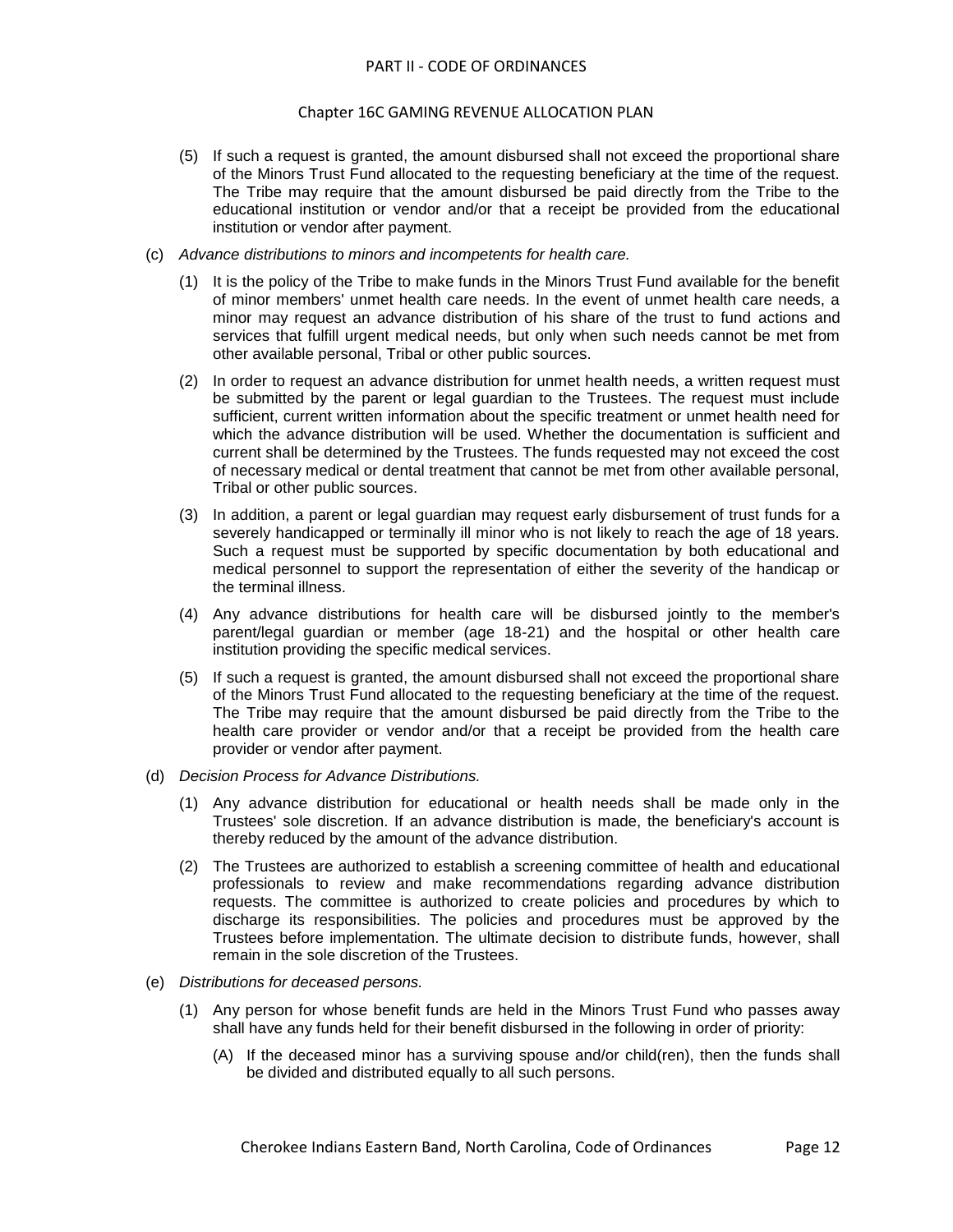- (B) If the deceased minor has no surviving spouse or children, then the funds shall be divided and distributed equally to the minor's surviving parent(s), if any.
- (C) If the deceased minor has no surviving spouse, children or parents, then the funds shall be divided and distributed equally to the minor's surviving sibling(s), if any.
- (D) If no spouse, children, parents, or siblings survive the deceased minor, then the deceased minor's share shall revert to the Grantor (the Tribe).
- (E) In no event shall the funds of a deceased minor be distributed to the minor's estate.
- (2) A recipient of funds disbursed pursuant to subsection (e)(1) above does not have to be an enrolled member.
- (3) A potential recipient identified in subsection (e)(1) does not have to submit a claim or a request for a disbursement. The death of the minor member is the event which shall cause the Tribe to disburse the money. However, before the Tribe may make a disbursement, a potential recipient must provide to the Tribe information including, but not limited to, their name, address, age, relationship to the deceased, and social security number, so that the Tribe may conduct a proper disbursement. The Tribe shall make the disbursement only after it is satisfied that it has made reasonable efforts to properly identify the recipients and it has received necessary information from identified recipients.
- (4) If there are multiple recipients, the Tribe shall disburse the money in equal shares to them.
- (5) If a recipient is a minor, his or her share shall be disbursed to the parent(s) or legal guardian(s), who the Tribe has determined provides the primary care for the minor recipient and is legally responsible for him or her.
- (f) *Disbursements prior to attaining 18 years of age.* Except as provided in subsections (b) or (c) or (e) of this section, no disbursements from the Minors Trust Fund shall occur until the minor has at least obtained the age of 18 years. No court order evidencing emancipation prior to attaining majority shall be accepted or acted upon to authorize a disbursement from the Minors Trust Fund.
- (g) *Voluntary disenrollment.* No distributions whatsoever from the Trust Fund shall be made to any minor or, in the alternative to any guardian or parent of a minor or legally incompetent member, when that minor, or that minor's guardian or parent voluntarily chooses to renounce and abandon their enrollment with the Tribe. Any monies held for the minor prior to disenrollment shall be distributed equally among the other beneficiaries of the Trust Fund.
- (h) *Timing of disbursements.* For purposes of this Chapter, disbursements made from the Minors Trust Fund shall only occur at the end of each calendar quarter. The Tribe shall withhold 25 percent from each distribution to be distributed from each individual's trust account when it makes a disbursement to ensure proper payment of mandatory federal income taxes.
- (i) *Effective date.* This amended section shall be effective upon the date it is approved by the Secretary of the Interior. Upon approval, all funds held in the Minors Reserve Fund established under prior law for enrolled minors and incompetents shall be transferred to the Minors Trust Fund.
- (j) *No implied waiver.* Nothing in this section or in the related trust documents shall be deemed to be a waiver of the sovereign immunity of the Eastern Band of Cherokee Indians for purpose of any access by creditors to assets in the Minors Trust Fund.
- (k) *Alternative provision.* To the extent that applicable IRS guidance does not allow implementation of subsection (a)(5)(A), above, on a tax deferred basis, then the Trustees shall implement that subsection by establishing a taxable trust account or accounts to hold such funds as are remaining after payment of taxes until the enrolled member provides evidence of a high school diploma or equivalent degree or attains the age of 21 years.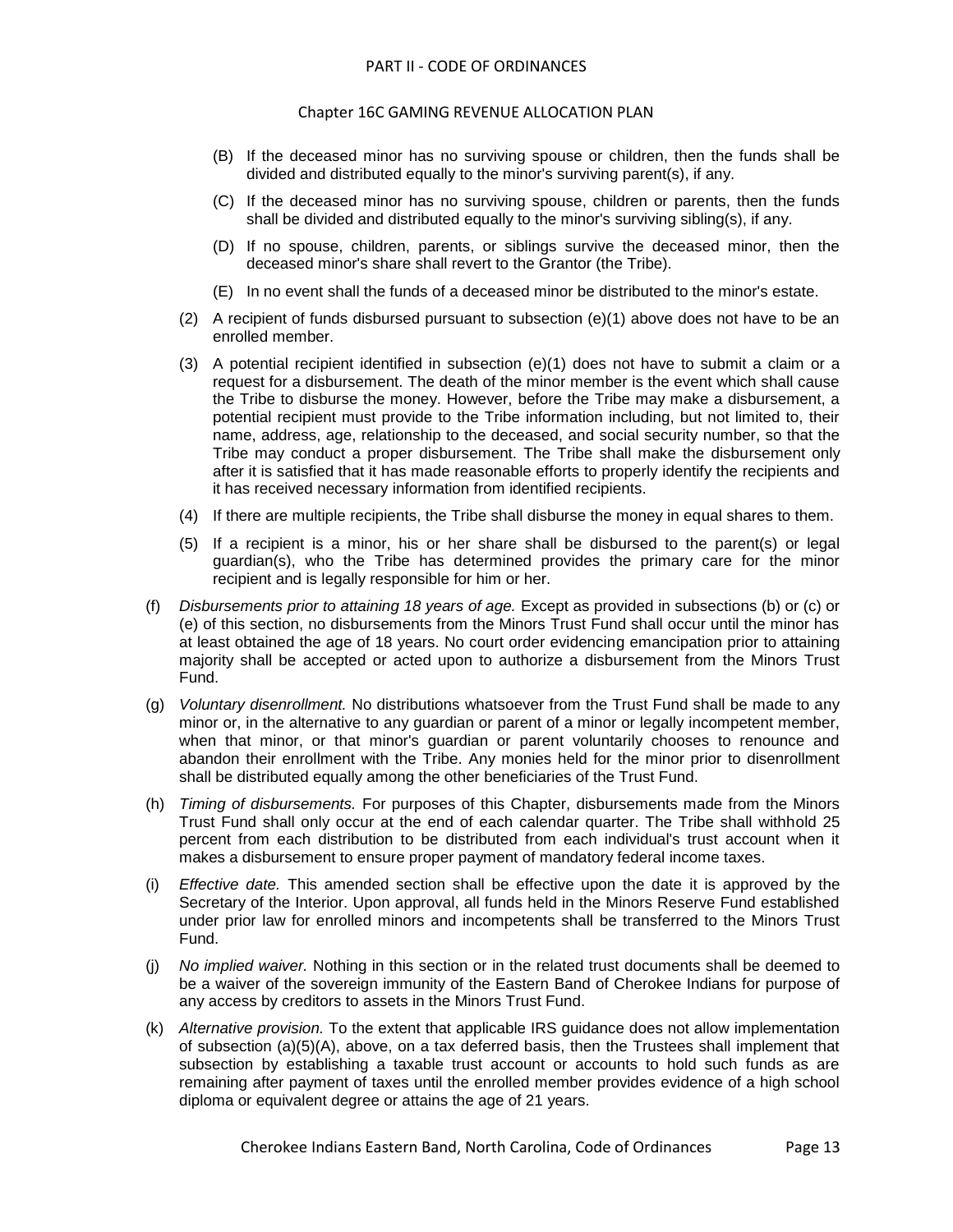#### Chapter 16C GAMING REVENUE ALLOCATION PLAN

(l) *Special supplement.* Beginning in fiscal year 2004 and each year thereafter, the Tribe shall set aside from non-Reserve and non-Trust Fund monies, and in a separate budget line item, an amount not to exceed \$250,000. This amount shall be calculated to make up for reasonably foreseeable losses in the Minors Trust Fund principal caused by investment volatility. The setaside monies shall be used only as follows: any person entitled to a distribution from the Minors Trust Fund who would, at the time of distribution, receive less than their full share of Minors Trust Fund principal due to losses to principal since fiscal year 2002 caused by market volatility, will be paid an amount from the set-aside funds sufficient to make up for the loss of principal. Any person who received a Reserve Fund distribution in fiscal year 2003 but who did not receive their full share of principal shall be paid the difference retroactively.

(Ord. No. 888, 10-13-2005; Ord. No. 457, 9-12-2006; Ord. No. 481, 10-3-2008; Ord. No. 873, 9-18- 2009; Ord. No. 401, 9-18-2010)

### <span id="page-13-0"></span>**Sec. 16C-7. Taxation.**

All payments made to individual members are subject to federal taxation, and members receiving per capita payments shall be subject to the withholding of appropriate amounts for such tax payment in the manner and to the extent provided by applicable law.

(Ord. No. 888, 10-13-2005; Ord. No. 457, 9-12-2006; Ord. No. 481, 10-3-2008; Ord. No. 873, 9-18- 2009)

# <span id="page-13-1"></span>**Sec. 16C-8. Technical amendments.**

Technical amendments to this Chapter are herewith authorized whenever and wherever necessary in order to comply with language and terms established or required by the U.S. Tax Code that would affect the intent and purpose of this Chapter in order to preserve and limit taxation of per capita distributions until such distributions are received by the individual members or by their parent or legal guardian. The Tribal Council herewith approves and confirms technical language amendments proposed by tax counsel in connection with the establishment of the various funds set forth in this Chapter, together with subsequent proposed technical amendments from tax counsel for the Tribe or the funds resulting from changes to the U.S. Tax Code, federal tax regulations, court decisions or interpretations thereof.

(Ord. No. 888, 10-13-2005; Ord. No. 457, 9-12-2006; Ord. No. 481, 10-3-2008; Ord. No. 873, 9-18- 2009)

### <span id="page-13-2"></span>**Sec. 16C-9. Revenue allocation percentages.**

(a) Effective October 1, 2010, distributable net revenue shall be distributed to fund per capita distributions, Tribal government operations, and the general welfare funds established under this Chapter as follows:

Per Capita Distributions (§§ [16C-5,](../level2/PTIICOOR_CH16CGAREALPL.docx#PTIICOOR_CH16CGAREALPL_S16C-5DIME) -6) .....50.00%

Tribal General Fund .....21.50%

Endowment and Investment Funds (§ [16C-10](../level2/PTIICOOR_CH16CGAREALPL.docx#PTIICOOR_CH16CGAREALPL_S16C-10CHENINFU) .....4.30%

(1.5% to Endowment Fund No. 1 and 2.8% to Endowment Fund No. 2)

Debt Service Sinking Fund (§ [16C-14](../level2/PTIICOOR_CH16CGAREALPL.docx#PTIICOOR_CH16CGAREALPL_S16C-14DESESIFU) .....6.00%

Housing Fund (§ [16C-15](../level2/PTIICOOR_CH16CGAREALPL.docx#PTIICOOR_CH16CGAREALPL_S16C-15HOFU) .....3.80%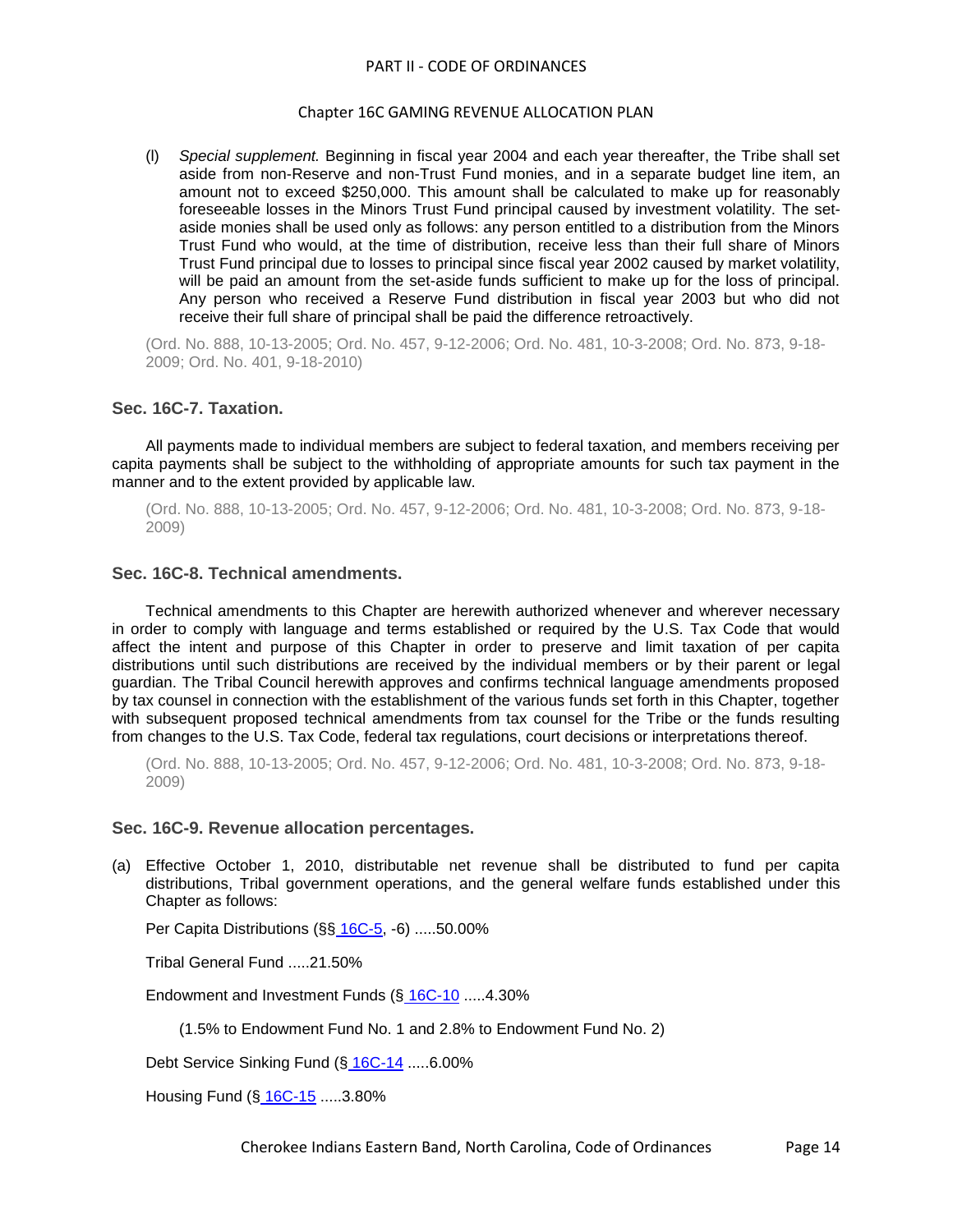## Chapter 16C GAMING REVENUE ALLOCATION PLAN

Higher Education Fund (§ [16C-16](../level2/PTIICOOR_CH16CGAREALPL.docx#PTIICOOR_CH16CGAREALPL_S16C-16HIEDFU) .....2.40%

Capital Improvement Program (§ [16C-17](../level2/PTIICOOR_CH16CGAREALPL.docx#PTIICOOR_CH16CGAREALPL_S16C-17CAIMPRCI) .....2.40%

Cherokee Central Schools Assistance Fund (§ [16C-18](../level2/PTIICOOR_CH16CGAREALPL.docx#PTIICOOR_CH16CGAREALPL_S16C-18CHCESCASFU) .....2.00%

Health Program Supplement Fund (§ [16C-19](../level2/PTIICOOR_CH16CGAREALPL.docx#PTIICOOR_CH16CGAREALPL_S16C-19HEPRSUFU) .....2.40%

Cherokee Indian Hospital Authority (§ [16C-19](../level2/PTIICOOR_CH16CGAREALPL.docx#PTIICOOR_CH16CGAREALPL_S16C-19HEPRSUFU) .....3.40%

Police and Corrections Fund (§ [16C-20](../level2/PTIICOOR_CH16CGAREALPL.docx#PTIICOOR_CH16CGAREALPL_S16C-20POCOFU) .....1.20%

Kituwah Language Immersion (§ [16C-21](../level2/PTIICOOR_CH16CGAREALPL.docx#PTIICOOR_CH16CGAREALPL_S16C-21KILAIMFU) .....0.60%

TOTAL .....100.00%

- (b) During the Annual Budget Process, the Finance Office will determine the Gaming Revenue to be budgeted for the fiscal year and this amount shall be the Baseline Gaming Revenue Amount. At all times, 50% of the gaming revenues received will be deposited into the Per Capita Distribution fund listed above. For all funds other than the Per Capita Distribution, if the Gaming Revenue received from the fiscal year exceeds the Baseline Gaming Revenue Amount by more than 5%, that excess shall be distributed to the Budget Stabilization Line item in the General Fund to provide stability for future fluctuations in revenue and budgets. For all funds other than the Per Capita Distribution, if the Gaming Revenue received for the fiscal year is less than the Baseline Gaming Revenue Amount by more than 5%, that deficiency shall be distributed out of the Budget Stabilization Line item in the General Fund to the extent of available resources in the Budget Stabilization Line item and in accordance with [16C-9\(](../level2/PTIICOOR_CH16CGAREALPL.docx#PTIICOOR_CH16CGAREALPL_S16C-9REALPE)d). In the event that resources are not available in the Budget Stabilization Line item, the Finance Office will obtain direction from Executive and Tribal Council on how to prioritize and reallocate resources within the Tribal Budget.
- (c) A fund balance of at least 10 percent and not to exceed 50 percent of the Annual Tribal Budget shall be maintained in the General Fund to ensure cash flow continuity. Any balance in excess of that amount at the end of each fiscal year shall be distributed to the Endowment and Investment Funds. There are no fund balance limitations for the other governmental operations and general welfare funds established in this Chapter.
- (d) A fund balance for Budget Stabilization Fund shall be established as outlined in [16C-9\(](../level2/PTIICOOR_CH16CGAREALPL.docx#PTIICOOR_CH16CGAREALPL_S16C-9REALPE)b). The fund shall only be utilized when revenue realized is significantly less than projected revenue and shall require a Tribal Council resolution defining how much will be utilized and why it is needed to be utilized. The Budget Stabilization Fund shall be managed by the Finance Office and reported to Tribal Council annually.
- (e) In the event that the Gaming Revenue available creates a budget shortfall or a rebalancing of Tribal priorities in the budget is needed, the Finance Office will balance the budget utilizing available resources in accordance with limits identified in [16C-9\(](../level2/PTIICOOR_CH16CGAREALPL.docx#PTIICOOR_CH16CGAREALPL_S16C-9REALPE)c).

(Ord. No. 888, 10-13-2005; Ord. No. 457, 9-12-2006; Ord. No. 952, 10-8-2007; Ord. No. 481, 10-3- 2008; Ord. No. 873, 9-18-2009; Ord. No. 400, 10-12-2010; Ord. No. 84, 3-23-2012)

# <span id="page-14-0"></span>**Sec. 16C-10. Cherokee Endowment and Investment Funds.**

(a) The Tribal Council shall create and fund separate Endowment and Investment Funds with distributable net revenue as set forth in [Section 16C-9.](../level2/PTIICOOR_CH16CGAREALPL.docx#PTIICOOR_CH16CGAREALPL_S16C-9REALPE) The purpose of these Funds shall be to provide a long-term investment and capital appreciation vehicle for the Tribe. Tribal management shall make monthly deposits from distributable net revenue into these Funds.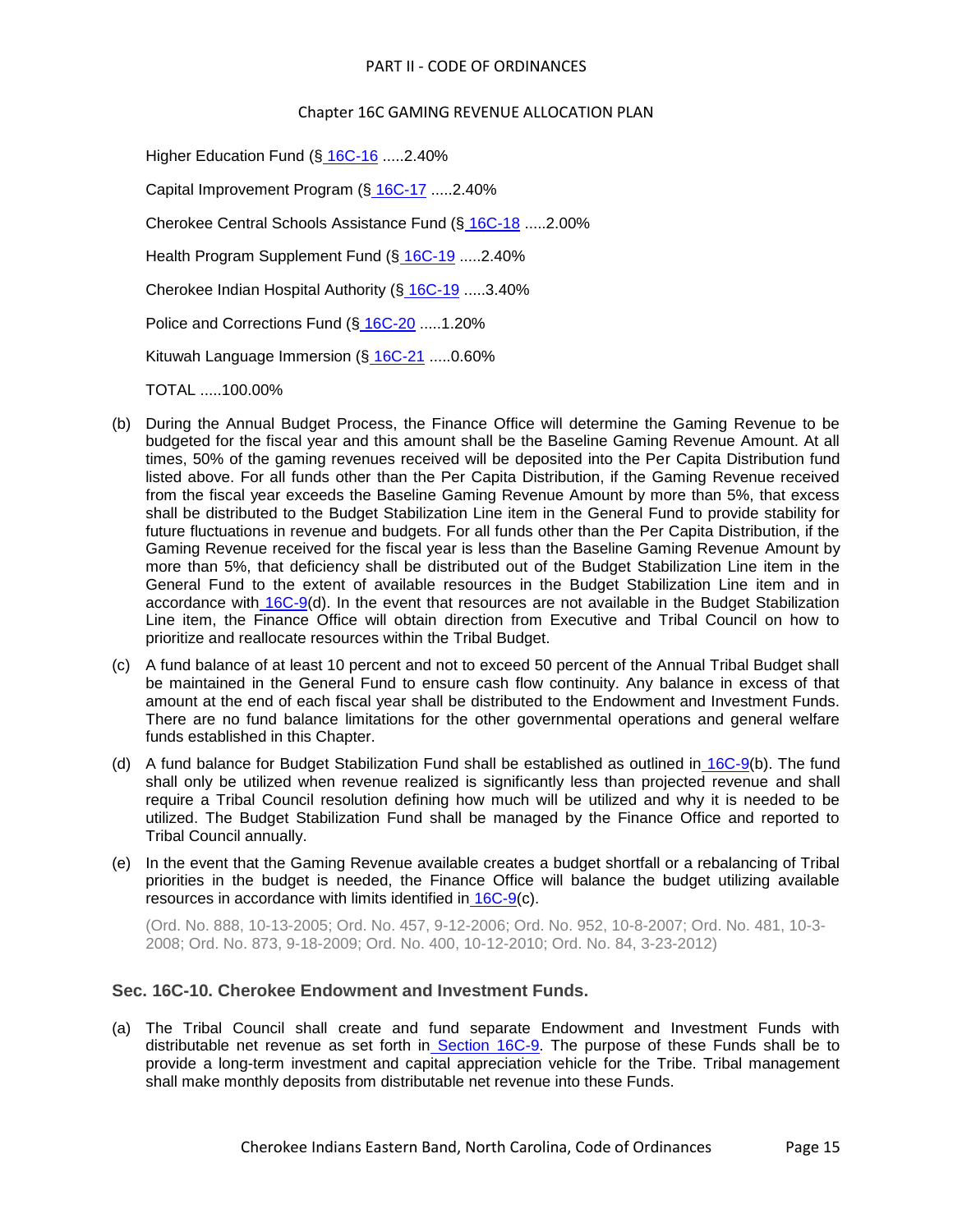## Chapter 16C GAMING REVENUE ALLOCATION PLAN

- (b) The first Endowment and Investment Fund ("Endowment Fund No. 1") shall be maintained for the long-term success of the Tribe with a soft-floor of 100 million dollars. If at any time there is a breach of the soft floor, the Investment Committee will monitor investment performance for a period not to exceed two quarters. If the floor should be breached for a period of two consecutive quarters the investment committee shall consider an adjustment to the asset allocation in order to restore an acceptable funding level within a time period deemed appropriate. Earnings of the Endowment Fund No. 1 shall be added to the principal of the Endowment Fund No. 1. The goal for the first Endowment and Investment Fund shall be to accumulate and grow capital for the long-term economic growth and security of the Tribe and its members grown to a funding level of two times the operational budget of the Tribe. Contributions to the Endowment Fund No. 1 shall be made from the distributable net revenue at a rate of 1.5%, and shall be deposited to the Endowment Fund No. 1 to achieve established investment goals and objectives.
- (c) There is hereby created an Endowment Fund No. 2. Distributions from distributable net revenue at a rate of 2.8%, shall be deposited in Endowment Fund No. 2 and shall be used as follows:
	- (1) The annual allocation in Endowment Fund No. 2 may be spent for the purposes in [Section 16C-](../level2/PTIICOOR_CH16CGAREALPL.docx#PTIICOOR_CH16CGAREALPL_S16C-11INENINFU)[11](../level2/PTIICOOR_CH16CGAREALPL.docx#PTIICOOR_CH16CGAREALPL_S16C-11INENINFU)
	- (2) All earnings in Endowment Fund No. 2 may be used for the purposes in [Section 16C-11;](../level2/PTIICOOR_CH16CGAREALPL.docx#PTIICOOR_CH16CGAREALPL_S16C-11INENINFU) and

provided, however, that the principal of Endowment Fund No. 2 may be used to purchase additional lands for the Tribe and make other investments, so long as other funds are not available for that purpose and in any fiscal year the amount expended does not exceed the amount deposited into the Fund under subparagraph (1) of this subsection; provided further that when the purchase or investment is for a specific economic development purpose and will generate revenue for the Tribe within five years, the principal of Endowment Fund No. 2 may be used so long as no individual land purchase or investment reduces the principal by more than \$10 million.

(d) The first and second Endowment and Investment Funds shall be used only for the purposes expressed in [Sec. 16C-11.](../level2/PTIICOOR_CH16CGAREALPL.docx#PTIICOOR_CH16CGAREALPL_S16C-11INENINFU) They shall not be used as supplements to the General Fund. The Principal Chief and Tribal Council shall review the requirements for the second Endowment and Investment Fund every two years to evaluate the need for, and adequacy of, that fund.

(Ord. No. 888, 10-13-2005; Ord. No. 120, 5-17-2006; Ord. No. 457, 9-12-2006; Ord. No. 481, 10-3- 2008; Ord. No. 566, 3-13-2009; Ord. No. 873, 9-18-2009; Ord. No. 84, 3-23-2012)

# <span id="page-15-0"></span>**Sec. 16C-11. Investment of Endowment and Investment Funds.**

- (a) Except as restricted in [Sec. 16C-10,](../level2/PTIICOOR_CH16CGAREALPL.docx#PTIICOOR_CH16CGAREALPL_S16C-10CHENINFU) money deposited in the Endowment and Investment Funds shall be invested in a balanced investment portfolio seeking long-term gain and capital appreciation, with investments not subject to investment limitations of GASB.
	- (1) The first Endowment and Investment Fund shall be maintained with a soft floor of 100 million dollars, which shall be maintained for the long-term success of the Tribe and grown to a level of two times the operational budget of the Tribe.
	- (2) The second Endowment and Investment Fund may also be used to purchase additional lands for the Tribe; to acquire or make loans or investments in new or ongoing business enterprises for the Tribe; to acquire or make loans or investments in additional business enterprises and/or to supplement or loan funds to existing Tribal business enterprises; to fund, or provide a Tribal match for funds obtained from other sources for, major infrastructure projects; and to pay off existing indebtedness of the Tribe or Tribal enterprises, but such funds shall be limited to External Investments as defined in this Chapter. Any additional land purchases or any loans made to ongoing business enterprises, or loans made to additional business enterprises shall be approved by Tribal Council.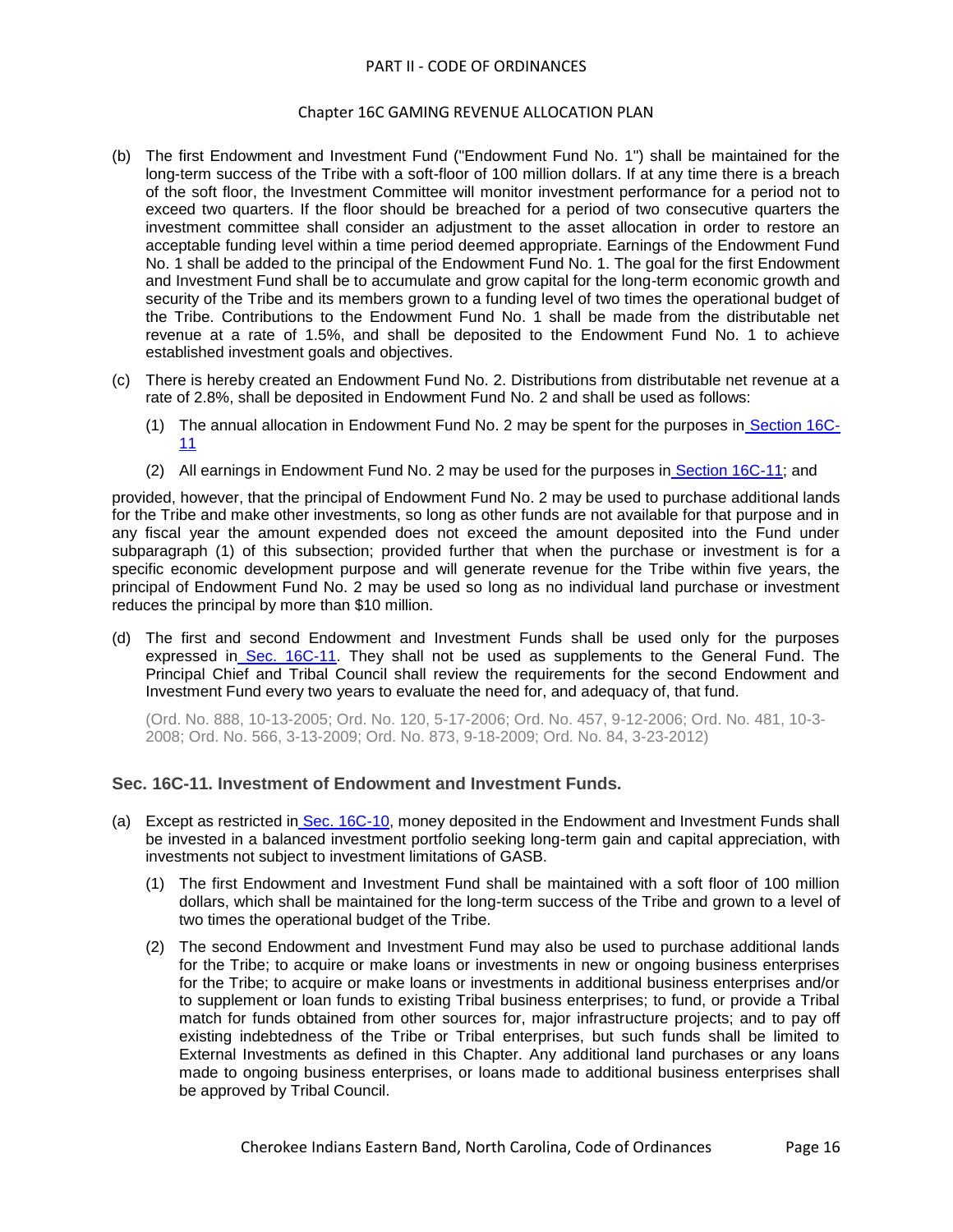#### Chapter 16C GAMING REVENUE ALLOCATION PLAN

(Ord. No. 888, 10-13-2005; Ord. No. 457, 9-12-2006; Ord. No. 481, 10-3-2008; Ord. No. 566, 3-13- 2009; Ord. No. 873, 9-18-2009; Ord. No. 84, 3-23-2012)

#### <span id="page-16-0"></span>**Sec. 16C-12. Limitations on investment of Endowment and Investment Funds.**

No more than 15 percent of the Funds may be invested in any single stock, bond, instrument, entity, company, or fund unless otherwise endorsed by the Investment Committee and approved by the Tribal Council.

(Ord. No. 888, 10-13-2005; Ord. No. 457, 9-12-2006; Ord. No. 481, 10-3-2008; Ord. No. 566, 3-13- 2009; Ord. No. 873, 9-18-2009; Ord. No. 84, 3-23-2012)

#### <span id="page-16-1"></span>**Sec. 16C-13. Management of Endowment and Investment Funds.**

The Investment Committee shall manage the investment of the principal and earnings of the Endowment and Investment Funds and shall work with not less than three institutional managers to establish a balanced portfolio for the Funds.

(Ord. No. 888, 10-13-2005; Ord. No. 457, 9-12-2006; Ord. No. 481, 10-3-2008; Ord. No. 566, 3-13- 2009; Ord. No. 873, 9-18-2009)

#### <span id="page-16-2"></span>**Sec. 16C-14. Debt Service Sinking Fund.**

The Tribal Council shall create and fund a separate Debt Service Sinking Fund with distributable net revenue as set forth in [section 16C-9.](../level2/PTIICOOR_CH16CGAREALPL.docx#PTIICOOR_CH16CGAREALPL_S16C-9REALPE) The original purpose of this Fund was to provide a long-term investment vehicle for the Tribe to retire the long-term debt. Funds in the Debt Service Sinking Fund may be used to secure, minimize, reduce, and/or retire other Tribal debts, projects as prioritized by resolution of the Tribal Council. The investment goal for the Fund shall be to accumulate and grow capital for the retirement of the Tribe's debts.

- (1) *Investment of Debt Service Sinking Fund.* Money deposited in this Fund shall be invested in a balanced investment portfolio seeking long-term gain and capital appreciation, with investments not subject to investment limitations of GASB.
- (2) *Limitations on investment of Debt Service Sinking Fund.* No more than 15 percent of the Fund may be invested in any single stock, bond, instrument, entity, company, or fund unless otherwise endorsed by the Investment Committee and approved by the Tribal Council.
- (3) The Investment Committee shall manage the investment of the principal and earnings of the Debt Service Sinking Fund and shall work with not less than three institutional managers to establish a balanced portfolio for the Fund.
- (4) The Debt Service Sinking Fund shall be maintained with a floor of 25 million dollars. If at any time this floor is breached no additional commitments or disbursements from the fund shall be made. Upon breach of the floor the Investment Committee shall consider adjusting the asset allocation, approved by Tribal Council, in order to restore an appropriate funding level within a time period deemed reasonable.

(Ord. No. 888, 10-13-2005; Ord. No. 457, 9-12-2006; Ord. No. 481, 10-3-2008; Ord. No. 566, 3-13- 2009; Ord. No. 873, 9-18-2009; Ord. No. 84, 3-23-2012)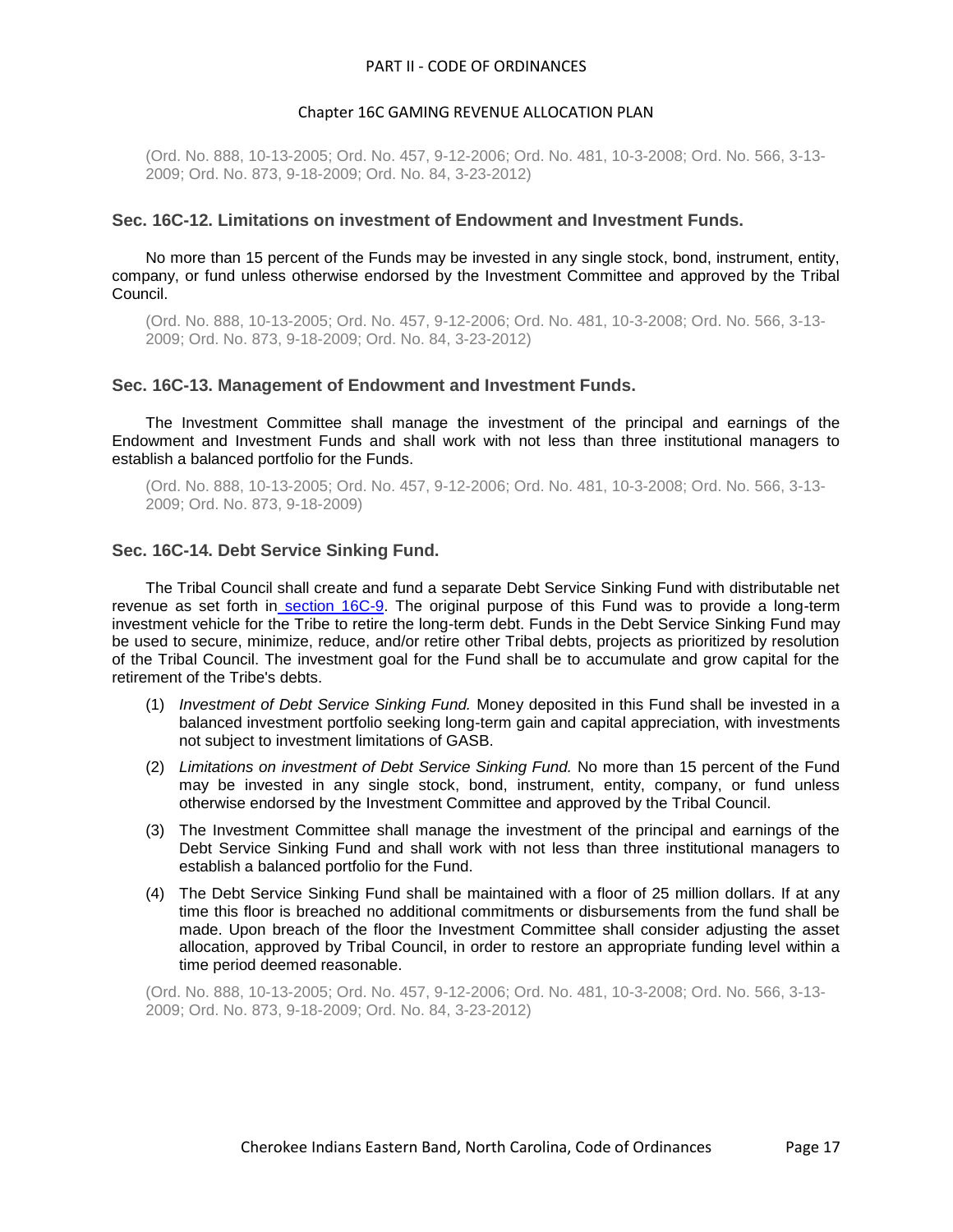# <span id="page-17-0"></span>**Sec. 16C-15. Housing Fund.**

- (a) The Tribal Council shall create and fund a separate Housing Fund with distributable net revenue as set forth in [section 16C-9.](../level2/PTIICOOR_CH16CGAREALPL.docx#PTIICOOR_CH16CGAREALPL_S16C-9REALPE) The purposes of this Fund shall be:
	- (1) To provide special mortgage lending including down payment assistance; interest rate reduction assistance and mortgage loans;
	- (2) To provide long term lease/purchase options for tribally controlled housing;
	- (3) To provide funding to assist Tribal members in obtaining adequate housing infrastructure;
	- (4) To provide surveying services;
	- (5) To provide road construction into new housing and redevelopment areas;
	- (6) To provide utilities and site improvement construction into new housing areas;
	- (7) To alleviate the backlog, if any, in the Home Improvement Program (HIP);
	- (8) Reserved;
	- (9) To provide housing rehabilitation and weatherization services;
	- (10) To service existing revolving loans; rehabilitation loans and down payment assistance loans;
	- (11) To pay administrative, operational and management expenses related to the programs established under this section; and
	- (12) For such other housing-related functions as may be established by Tribal Council resolution.
- (b) The Principal Chief and Tribal Council shall:
	- (1) Develop a long-term strategic housing plan, updated annually, establishing priorities for expenditure and other relevant details; and
	- (2) Create and approve an annual budget addressing how the available funds will be expended consistent with that strategic plan.

(Ord. No. 888, 10-13-2005; Ord. No. 457, 9-12-2006; Ord. No. 481, 10-3-2008; Ord. No. 873, 9-18- 2009)

# <span id="page-17-1"></span>**Sec. 16C-16. Higher Education Fund.**

The Tribal Council shall create and fund a separate Higher Education Funding Program with distributable net revenue as set forth in [section 16C-9.](../level2/PTIICOOR_CH16CGAREALPL.docx#PTIICOOR_CH16CGAREALPL_S16C-9REALPE) The purpose of this Program shall be to provide funding to assist enrolled members with their higher education needs. The Higher Education Funding Program may be used to fund the Summer College Internship Program and special preparatory classes that assist applicants in gaining entrance to college, graduate or professional school. The Higher Education Funding Program shall not fund secondary school expenses or extra curricular activities. In each fiscal year the program will seek to fund, a minimum of ten percent of the distributable net revenue that is distributed to the Higher Education Fund shall then be distributed to a Higher Education Endowment Fund, if funds are available. The Higher Education Committee, in conjunction with the Finance Department, shall establish the criteria for distributions from the Higher Education Endowment Fund.

(Ord. No. 888, 10-13-2005; Ord. No. 457, 9-12-2006; Ord. No. 481, 10-3-2008; Ord. No. 873, 9-18- 2009)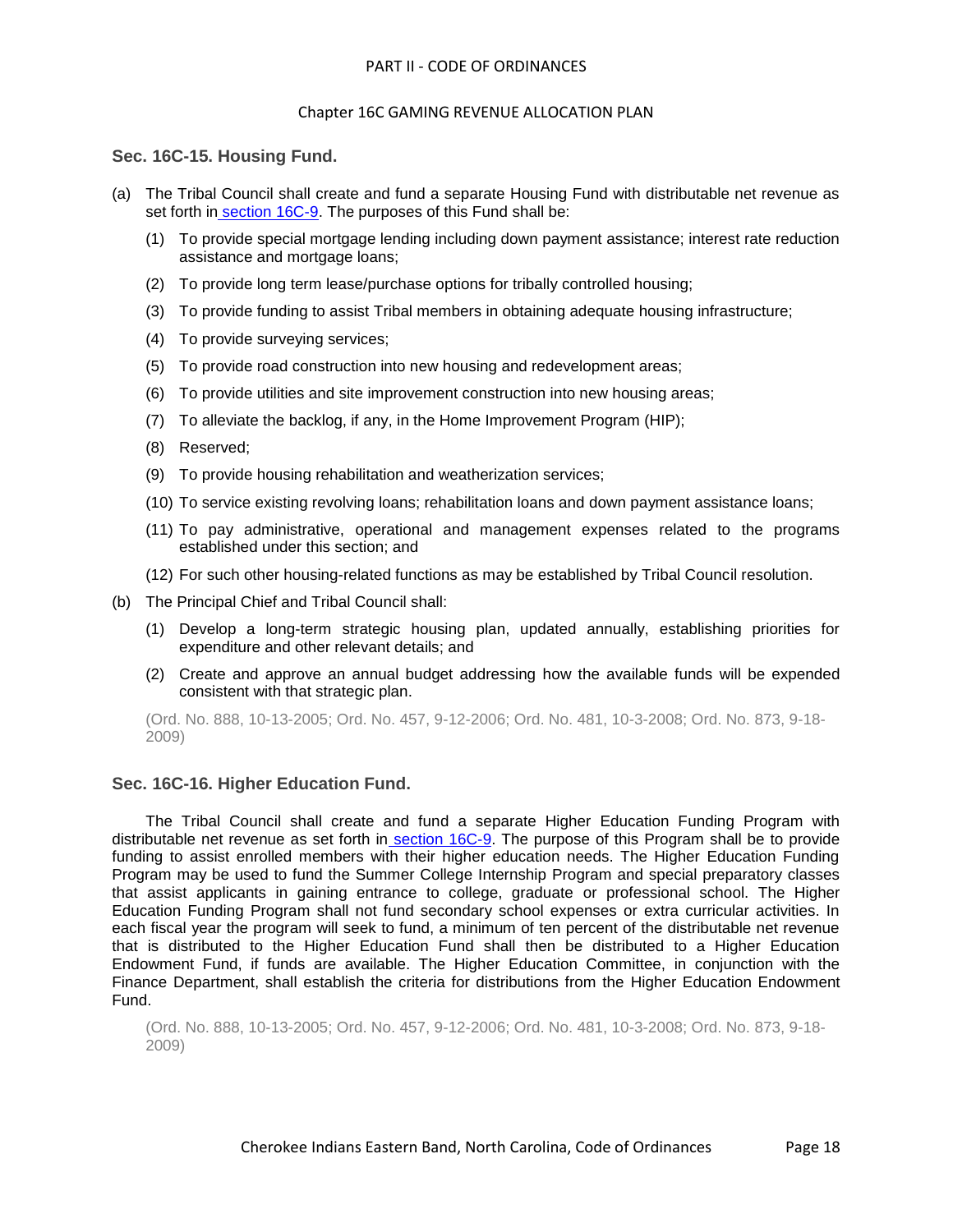## Chapter 16C GAMING REVENUE ALLOCATION PLAN

#### <span id="page-18-0"></span>**Sec. 16C-17. Capital Improvement Program (CIP).**

The Tribal Council shall create and fund a separate Capital Improvement Program with distributable net revenue as set forth in [section 16C-9.](../level2/PTIICOOR_CH16CGAREALPL.docx#PTIICOOR_CH16CGAREALPL_S16C-9REALPE) The purpose of this Fund shall be to provide for ongoing capital improvement of Tribal operations and programs.

(Ord. No. 888, 10-13-2005; Ord. No. 457, 9-12-2006; Ord. No. 481, 10-3-2008; Ord. No. 873, 9-18- 2009)

### <span id="page-18-1"></span>**Sec. 16C-18. Cherokee Central School Assistance Fund.**

The Tribal Council shall create and fund a Cherokee Central School Assistance Fund with distributable net revenue as set forth in [section 16C-9.](../level2/PTIICOOR_CH16CGAREALPL.docx#PTIICOOR_CH16CGAREALPL_S16C-9REALPE) The purpose of this Fund shall be to implement the Cherokee Central Schools Strategic Plan and Facility Master Plan. These plans shall address academic, facilities operations and maintenance, and capital needs. The Cherokee Central Schools shall on an annual basis submit their overall budget outlining major revenue sources and expenditures, and provide justification to support the annual gaming allocation the Tribe annually, by May 31. This Fund shall be administered by the Cherokee Central School Administration under the budget approved by the Cherokee Central School Board. In each fiscal year the Cherokee Central Schools will seek to fund a percentage of the distributable net revenue that is distributed to the Cherokee Central School to a Cherokee Central School Endowment Fund, if funds are available. The Cherokee Central School Board shall establish the criteria for distributions from the Cherokee Central Schools Endowment Fund.

(Ord. No. 888, 10-13-2005; Ord. No. 457, 9-12-2006; Ord. No. 481, 10-3-2008; Ord. No. 873, 9-18- 2009; Ord. No. 400, 10-12-2010)

### <span id="page-18-2"></span>**Sec. 16C-19. Health Program Supplemental Fund.**

- (a) The Tribal Council shall create and fund a Health Program Supplemental Fund with distributable net revenue as set forth in [section 16C-9.](../level2/PTIICOOR_CH16CGAREALPL.docx#PTIICOOR_CH16CGAREALPL_S16C-9REALPE) The purposes of this fund shall be:
	- (1) To purchase Medicare Part B insurance for eligible enrolled members;
	- (2) To assist enrolled members needing Priority 1 medical procedures not otherwise covered by the contract health services program at Cherokee Indian Hospital;
	- (3) To supplement funding for a wound care center to serve enrolled members;
	- (4) To supplement necessary dental services for enrolled members who are children;
	- (5) To purchase pharmaceuticals for enrolled members pursuant to guidelines to be established by the Health Board and Tribal Council as described below;
	- (6) To supplement funding shortfalls at the Cherokee Indian Hospital;
	- (7) To supplement funding for Tsali Care nursing home;
	- (8) To supplement funding for Women's Wellness Center;
	- (9) To pay administrative expenses related to the programs established under this section; and
	- (10) For such other health-related purposes as the Tribal Council may determine by resolution.
- (b) With respect to distributable net revenue allocated through this fund, the Tribal health programs, in consultation with the Tribal health board, shall conduct needs assessments and develop plans for eligibility and other requirements for such programs, subject to final approval by the Tribal Council. Based on those plans, funds will be allocated to the various programs through the annual budget approval process. The Eastern Band shall be payer of last resort for all programs established to